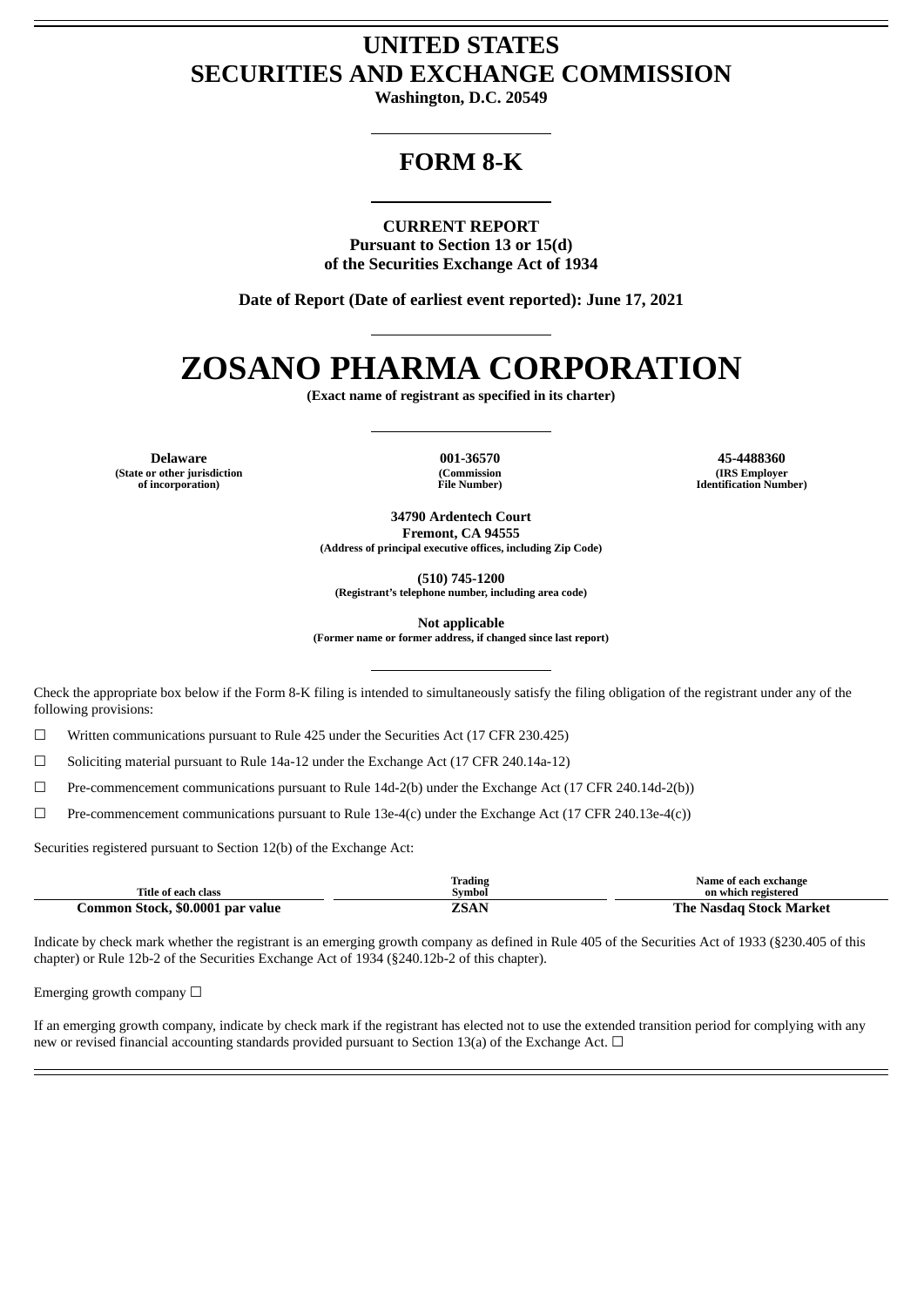# **Item 5.03 Amendments to Articles of Incorporation or Bylaws; Change in Fiscal Year.**

On and effective as of June 17, 2021, the Board of Directors (the "Board") of Zosano Pharma Corporation (the "Company") approved the amendment and restatement of the Bylaws of the Company (the "Amended and Restated Bylaws") to reduce the quorum required for meetings of stockholders from a majority to one-third (1/3) of the outstanding shares of stock entitled to vote, present in person, by remote communication or by proxy, and further to provide that where a separate vote by a class or classes or series is required, except where otherwise provided by statute or by the Certificate of Incorporation or the Bylaws, one-third (1/3) of the outstanding shares of such class or classes or series entitled to vote, present in person, by remote communication or by proxy shall constitute a quorum entitled to take action with respect to that vote on that matter.

The foregoing description of the Amended and Restated Bylaws is qualified in its entirety by reference to the full text of the Amended and Restated Bylaws filed as Exhibit 3.1 to this Current Report on Form 8-K and incorporated by reference herein.

#### **Item 7.01 Regulation FD Disclosure.**

As previously disclosed in the Company's current report on Form 8-K filed with the SEC on June 10, 2021, on June 10, 2021, the Company convened and adjourned the 2021 Annual Meeting of Stockholders of the Company (the "Annual Meeting") without any business being conducted, due to lack of the requisite quorum. The Annual Meeting has been adjourned to 8:30 a.m. Pacific Time on Wednesday, June 30, 2021. The adjourned meeting will be held virtually at www.virtualshareholdermeeting.com/ZSAN2021</u>. The record date has not changed. Only stockholders of record at the close of business on April 15, 2021 are entitled to vote at the Annual Meeting.

In order to facilitate the timely transaction of business at the Annual Meeting, the Board approved the Amended and Restated Bylaws to reduce the required quorum for meetings of stockholders from a majority to one-third (1/3) of the outstanding shares of stock entitled to vote, present in person, by remote communication or by proxy.

# **Item 9.01 Financial Statements and Exhibits.**

(d) Exhibits.

| <b>Exhibit No.</b> | <b>Exhibit Description</b>                                                               |
|--------------------|------------------------------------------------------------------------------------------|
| 3.1                | Amended and Restated Bylaws of Zosano Pharma Corporation (effective as of June 17, 2021) |
| 104.1              | Cover Page Interactive Data File (embedded within the Inline XBRL document)              |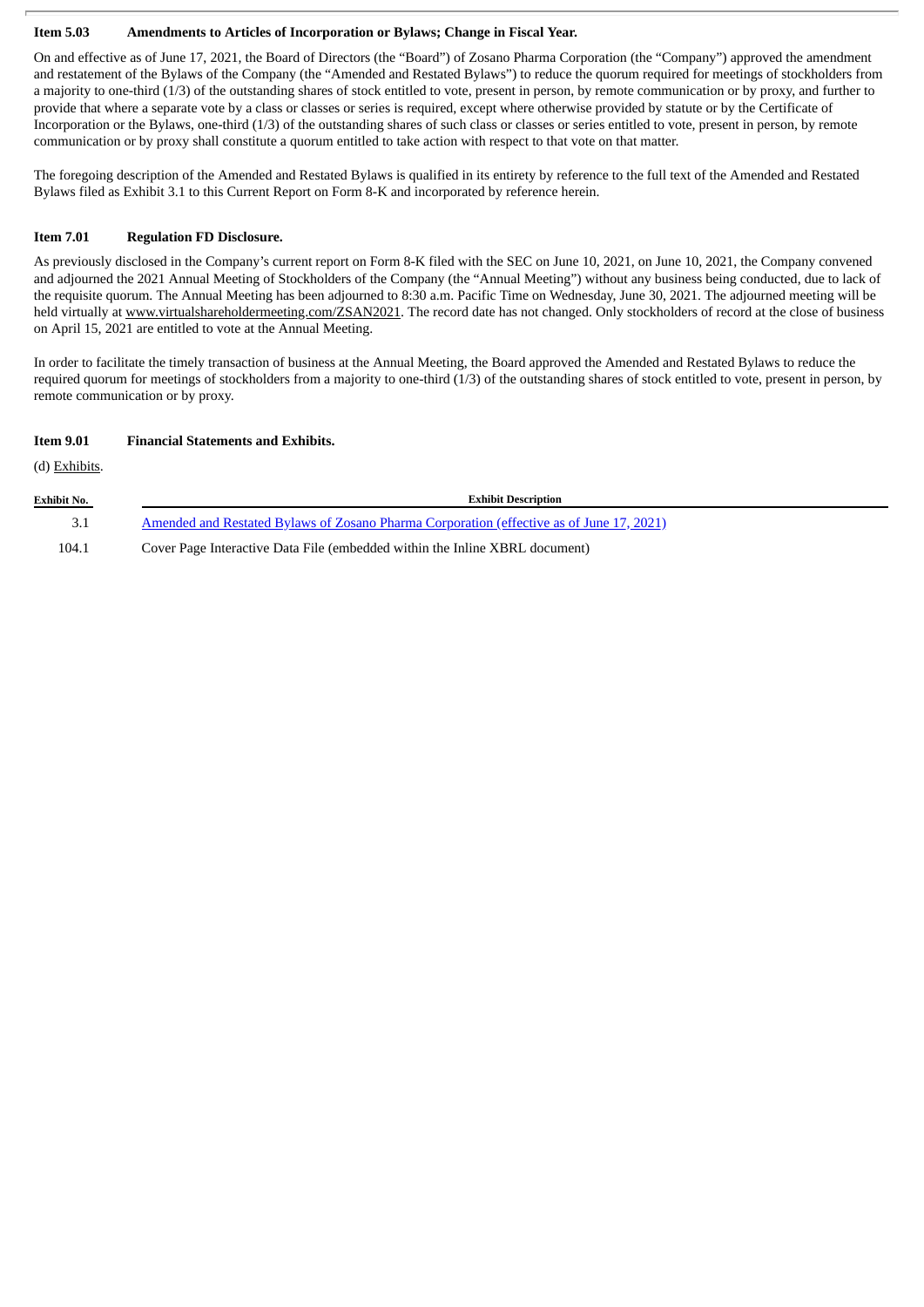**SIGNATURES**

Pursuant to the requirements of the Securities Exchange Act of 1934, as amended, the registrant has duly caused this report to be signed on its behalf by the undersigned hereunto duly authorized.

# Date: June 21, 2021 **ZOSANO PHARMA CORPORATION**

By: /s/ Christine Matthews

Name: Christine Matthews Title: Chief Financial Officer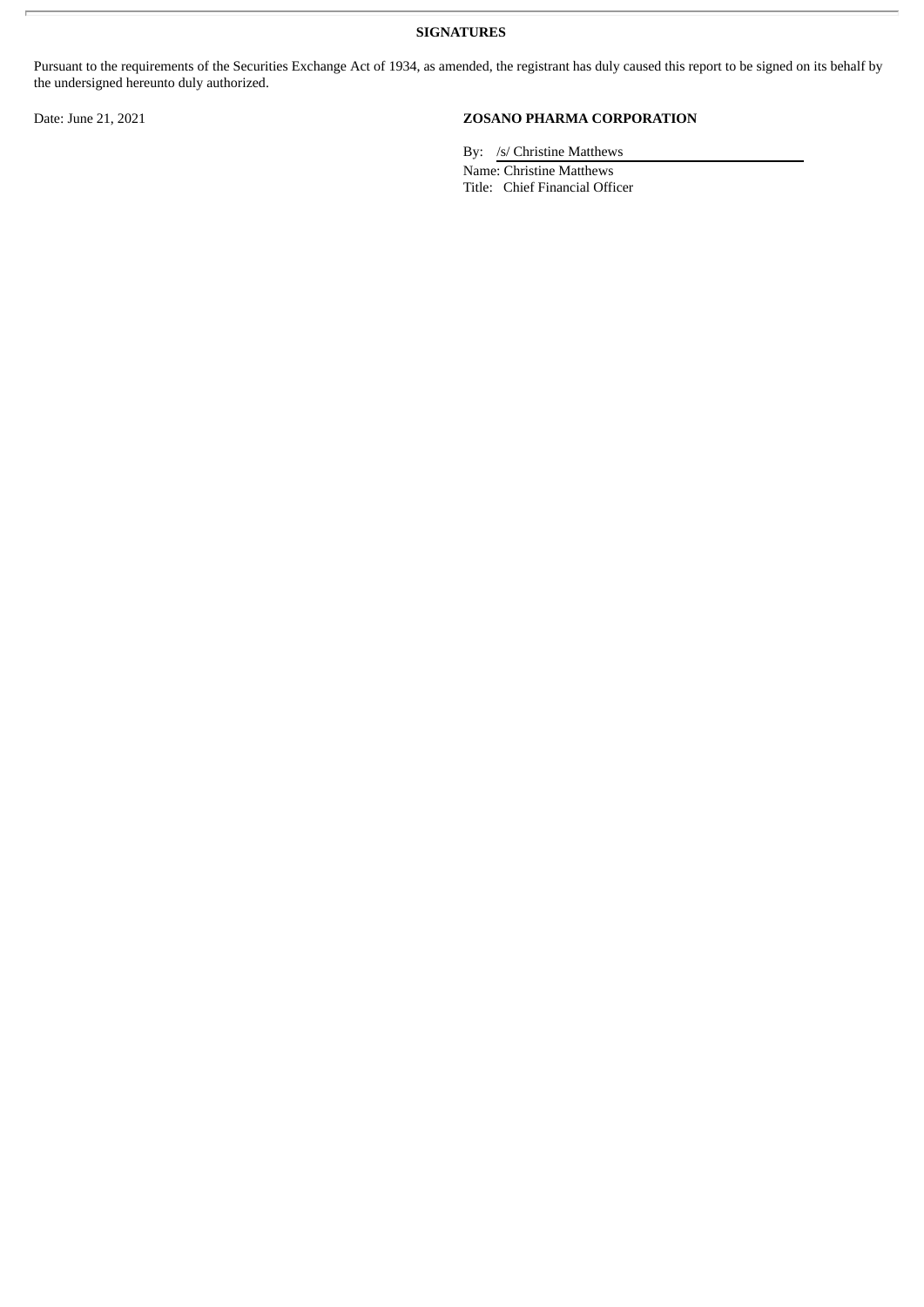# **AMENDED AND RESTATED**

# **BYLAWS**

**OF**

# <span id="page-3-0"></span>**ZOSANO PHARMA CORPORATION (A DELAWARE CORPORATION)**

**(Adopted June 17, 2021)**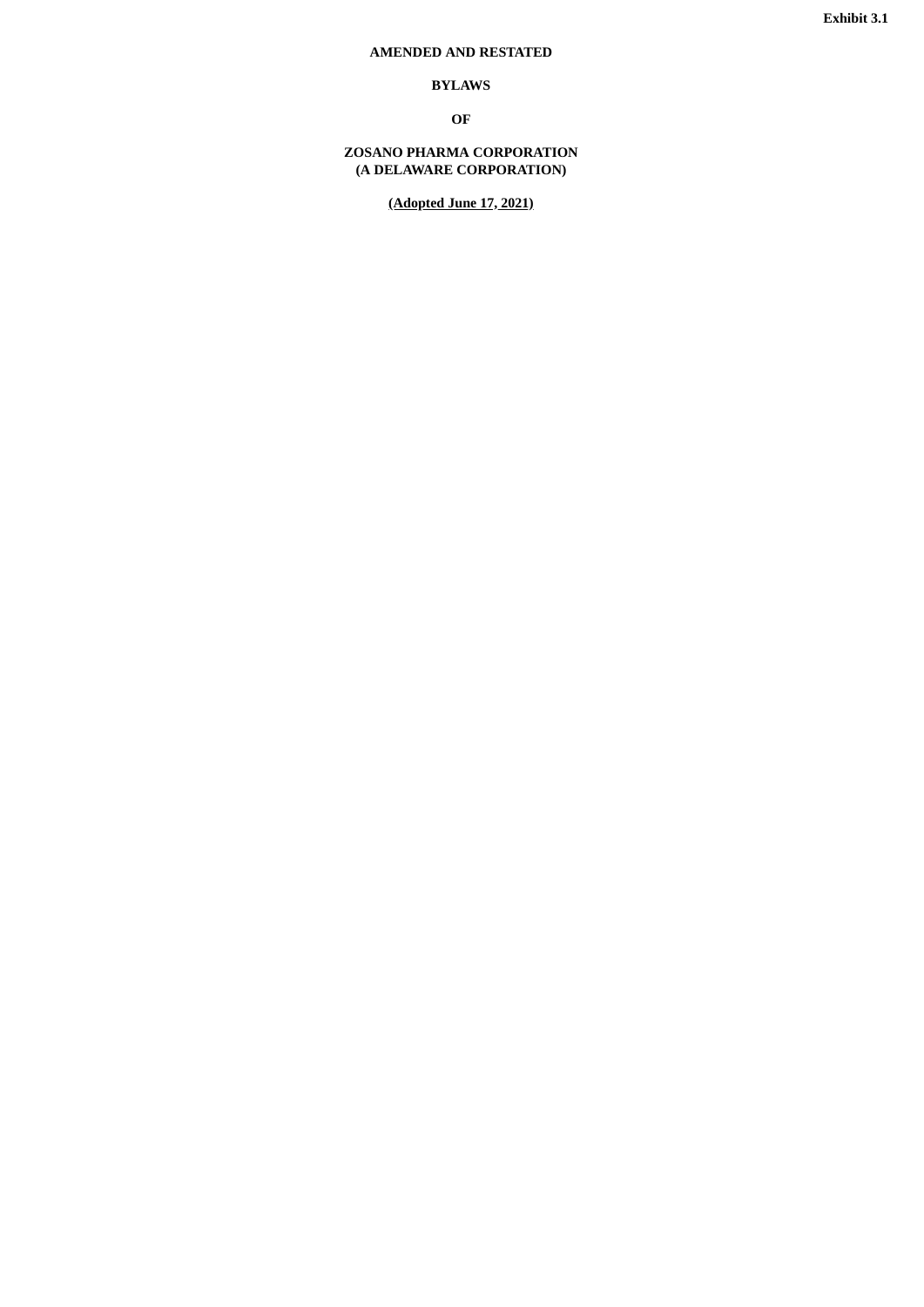# **AMENDED AND RESTATED BYLAWS OF ZOSANO PHARMA CORPORATION (A DELAWARE CORPORATION)**

# **ARTICLE I OFFICES**

**Section 1. Registered Office.** The registered office of the corporation in the State of Delaware shall be in the City of Wilmington, County of New Castle.

**Section 2. Other Offices.** The corporation shall also have and maintain an office or principal place of business at such place as may be fixed by the Board of Directors, and may also have offices at such other places, both within and without the State of Delaware as the Board of Directors may from time to time determine or the business of the corporation may require.

# **ARTICLE II CORPORATE SEAL**

**Section 3. Corporate Seal.** The Board of Directors may adopt a corporate seal. The corporate seal shall consist of a die bearing the name of the corporation and the inscription, "Corporate Seal-Delaware." Said seal may be used by causing it or a facsimile thereof to be impressed or affixed or reproduced or otherwise. Said seal may be altered at the pleasure of the Board of Directors.

# **ARTICLE III STOCKHOLDERS' MEETINGS**

**Section 4. Place of Meetings.** Meetings of the stockholders of the corporation may be held at such place, either within or without the State of Delaware, as may be determined from time to time by the Board of Directors. The Board of Directors may, in its sole discretion, determine that the meeting shall not be held at any place, but may instead be held solely by means of remote communication as provided under the Delaware General Corporation Law ("*DGCL*").

#### **Section 5. Annual Meetings.**

**(a)** The annual meeting of the stockholders of the corporation, for the purpose of election of directors and for such other business as may properly come before it, shall be held on such date and at such time as may be designated from time to time by the Board of Directors. Nominations of persons for election to the Board of Directors of the corporation and the proposal of business to be considered by the stockholders may be made at an annual meeting of stockholders: (i) pursuant to the corporation's notice of meeting of stockholders (with respect to business other than nominations); (ii) if brought before the meeting specifically by or at the direction of the Board of Directors; or (iii) if brought before the meeting by any stockholder of the corporation who was a stockholder of record at the time of giving the stockholder's notice provided for in Section 5(b) below, who is entitled to vote at the meeting and who complied with the notice procedures set forth in Section 5. For the avoidance of doubt, clause (iii) above shall be the exclusive means for a stockholder to make nominations and submit other business (other than matters properly included in the corporation's notice of meeting of stockholders and proxy statement under Rule 14a-8 under the Securities Exchange Act of 1934, as amended, and the rules and regulations thereunder (the "*1934 Act*")) before an annual meeting of stockholders.

**(b)** At an annual meeting of the stockholders, only such business shall be conducted as is a proper matter for stockholder action under Delaware law and as shall have been properly brought before the meeting.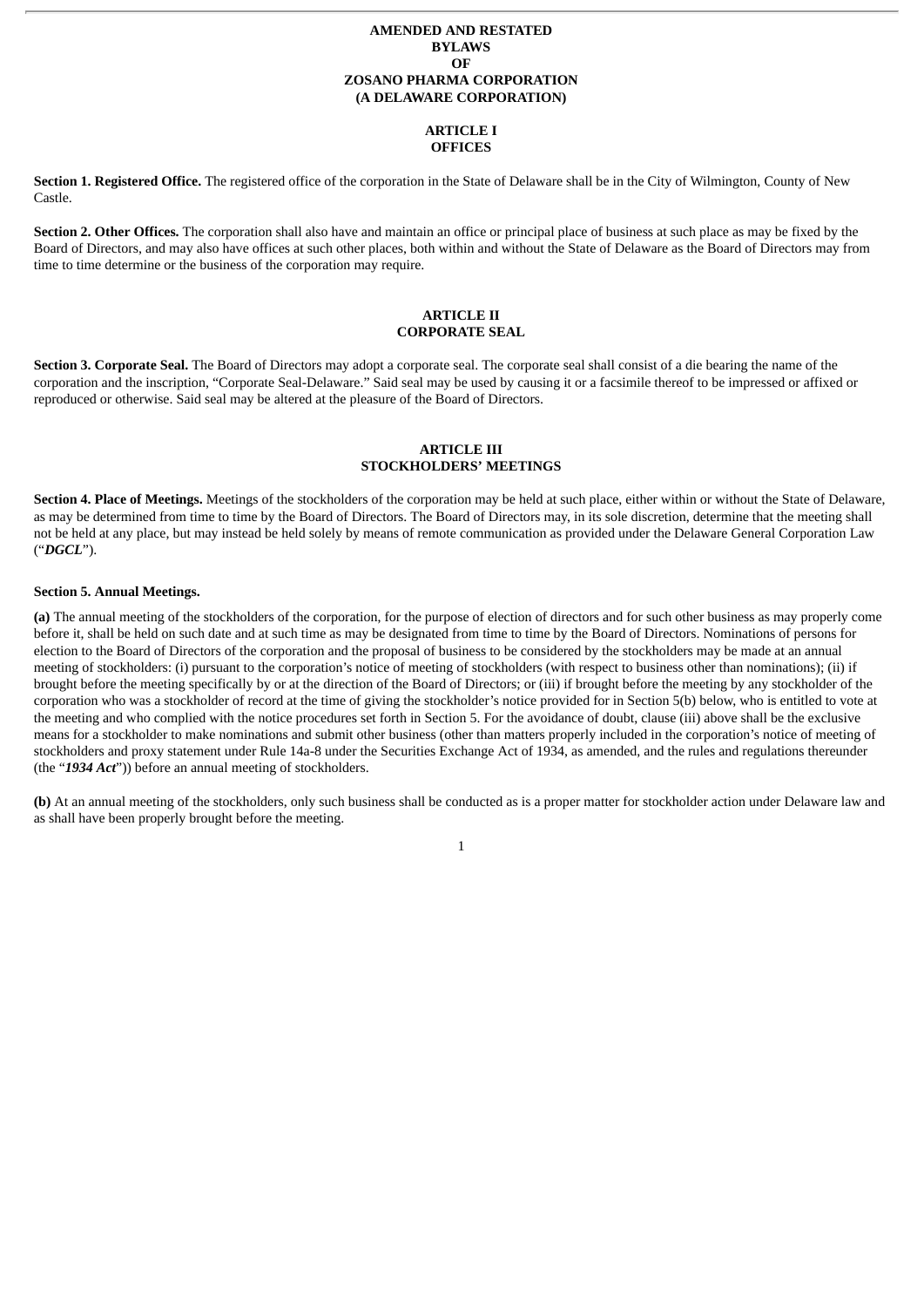**(i)** For nominations for the election to the Board of Directors to be properly brought before an annual meeting by a stockholder pursuant to clause (iii) of Section 5(a) of these Bylaws, the stockholder must deliver written notice to the Secretary at the principal executive offices of the corporation on a timely basis as set forth in Section 5(b)(iii) and must update and supplement such written notice on a timely basis as set forth in Section 5(c). Such stockholder's notice shall set forth: (A) as to each nominee such stockholder proposes to nominate at the meeting: (1) the name, age, business address and residence address of such nominee, (2) the principal occupation or employment of such nominee, (3) the class and number of shares of each class of capital stock of the corporation that are owned of record and beneficially by such nominee, (4) the date or dates on which such shares were acquired and the investment intent of such acquisition, (5) a description of all direct and indirect compensation and other material monetary agreements, arrangements and understandings during the past three (3) years, and any other material relationships, between or among any Proponent, on the one hand, and each proposed nominee, and his or her respective affiliates and associates, on the other hand, including, without limitation, all information that would be required to be disclosed pursuant to Item 404 under Regulation S-K if such Proponent were the "registrant" for purposes of such rule and the proposed nominee were a director or executive officer of such registrant and (6) such other information concerning such nominee as would be required to be disclosed in a proxy statement soliciting proxies for the election of such nominee as a director in an election contest (even if an election contest is not involved), or that is otherwise required to be disclosed pursuant to Section 14 of the 1934 Act and the rules and regulations promulgated thereunder (including such person's written consent to being named as a nominee and to serving as a director if elected); and (B) the information required by Section 5(b)(iv). The corporation may require any proposed nominee to furnish such other information as it may reasonably require to determine the eligibility of such proposed nominee to serve as an independent director of the corporation or that could be material to a reasonable stockholder's understanding of the independence, or lack thereof, of such proposed nominee. To be eligible for nomination for election as a director of the corporation, the proposed nominee must deliver, in accordance with the time periods prescribed for delivery of notice under Section 5(b)(iii), to the Secretary at the principal executive offices of the corporation a written questionnaire with respect to the background and qualification of such proposed nominee (which questionnaire shall be provided by the Secretary upon written request) and a written representation and agreement (in form provided by the Secretary upon written request) that such proposed nominee  $(x)$  is not and will not become a party to  $(A)$  any agreement, arrangement or understanding with, and has not given any commitment or assurance to, any person or entity as to how such proposed nominee, if elected as a director of the corporation, will act or vote on any issue or question (a "*Voting Commitment*") that has not been disclosed to the corporation or (B) any Voting Commitment that could limit or interfere with such proposed nominee's ability to comply, if elected as a director of the corporation, with such proposed nominee's fiduciary duties under applicable law,  $(y)$  is not, and will not become a party to, any agreement, arrangement or understanding with any person or entity other than the corporation with respect to any direct or indirect compensation, reimbursement or indemnification in connection with service or action as a director that has not been disclosed to the corporation and (z) in such proposed nominee's individual capacity and on behalf of the Proponent on whose behalf the nomination is made, would be in compliance, if elected as a director of the corporation, and will comply with applicable publicly disclosed corporate governance, conflict of interest, confidentiality and stock ownership and trading policies and guidelines of the corporation.

**(ii)** Other than proposals sought to be included in the corporation's proxy materials pursuant to Rule 14a-8 under the 1934 Act, for business other than nominations for the election to the Board of Directors to be properly brought before an annual meeting by a stockholder pursuant to clause (iii) of Section 5(a) of these Bylaws, the stockholder must deliver written notice to the Secretary at the principal executive offices of the corporation on a timely basis as set forth in Section 5(b)(iii), and must update and supplement such written notice on a timely basis as set forth in Section 5(c). Such stockholder's notice shall set forth: (A) as to each matter such stockholder proposes to bring before the meeting, a brief description of the business desired to be brought before the meeting, the reasons for conducting such business at the meeting, and any material interest (including any anticipated benefit of such business to any Proponent (as defined below) other than solely as a result of its ownership of the corporation's capital stock, that is material to any Proponent individually, or to the Proponents in the aggregate) in such business of any Proponent; and (B) the information required by Section 5(b)(iv).

**(iii)** To be timely, the written notice required by Section 5(b)(i) or 5(b)(ii) must be received by the Secretary at the principal executive offices of the corporation not later than the close of business on the ninetieth (90th) day nor earlier than the close of business on the one hundred twentieth (120th) day prior to the first anniversary of the preceding year's annual meeting; *provided, however,* that, subject to the last sentence of this Section 5(b)(iii), in the

 $\overline{2}$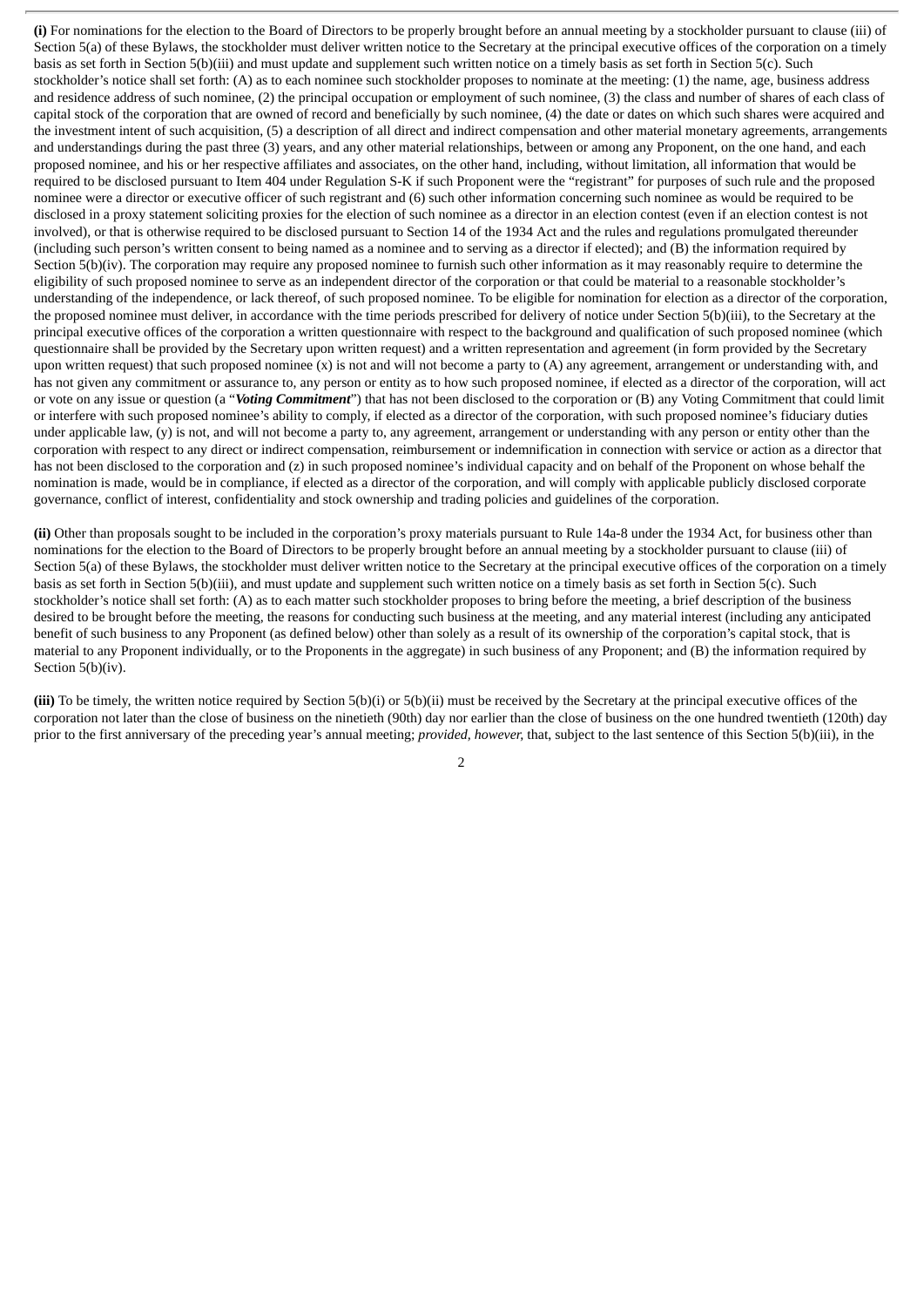event that the date of the annual meeting is advanced more than thirty (30) days prior to or delayed by more than sixty (60) days after the anniversary of the preceding year's annual meeting, notice by the stockholder to be timely must be so received not later than the close of business on the later of the ninetieth (90th) day prior to such annual meeting or the tenth (10th) day following the day on which public announcement of the date of such meeting is first made. In no event shall an adjournment or a postponement of an annual meeting for which notice has been given, or the public announcement thereof has been made, commence a new time period for the giving of a stockholder's notice as described above.

**(iv)** The written notice required by Section 5(b)(i) or 5(b)(ii) shall also set forth, as of the date of the notice and as to the stockholder giving the notice and the beneficial owner, if any, on whose behalf the nomination or proposal is made (each, a "*Proponent*" and collectively, the "*Proponents*"): (A) the name and address of each Proponent, as they appear on the corporation's books; (B) the class, series and number of shares of the corporation that are owned beneficially and of record by each Proponent; (C) a description of any agreement, arrangement or understanding (whether oral or in writing) with respect to such nomination or proposal between or among any Proponent and any of its affiliates or associates, and any others (including their names) acting in concert, or otherwise under the agreement, arrangement or understanding, with any of the foregoing; (D) a representation that the Proponents are holders of record or beneficial owners, as the case may be, of shares of the corporation entitled to vote at the meeting and intend to appear in person or by proxy at the meeting to nominate the person or persons specified in the notice (with respect to a notice under Section 5(b)(i)) or to propose the business that is specified in the notice (with respect to a notice under Section 5(b)(ii)); (E) a representation as to whether the Proponents intend to deliver a proxy statement and form of proxy to holders of a sufficient number of holders of the corporation's voting shares to elect such nominee or nominees (with respect to a notice under Section 5(b)(i)) or to carry such proposal (with respect to a notice under Section 5(b)(ii)); (F) to the extent known by any Proponent, the name and address of any other stockholder supporting the proposal on the date of such stockholder's notice; and (G) a description of all Derivative Transactions (as defined below) by each Proponent during the previous twelve (12) month period, including the date of the transactions and the class, series and number of securities involved in, and the material economic terms of, such Derivative Transactions.

For purposes of this Section 5, a "*Derivative Transaction*" means any agreement, arrangement, interest or understanding entered into by, or on behalf or for the benefit of, any Proponent or any of its affiliates or associates, whether record or beneficial:

(w) the value of which is derived in whole or in part from the value of any class or series of shares or other securities of the corporation,

(x) that otherwise provides any direct or indirect opportunity to gain or share in any gain derived from a change in the value of securities of the corporation,

(y) the effect or intent of which is to mitigate loss, manage risk or benefit of security value or price changes, or

(z) that provides the right to vote or increase or decrease the voting power of, such Proponent, or any of its affiliates or associates, with respect to any securities of the corporation,

which agreement, arrangement, interest or understanding may include, without limitation, any option, warrant, debt position, note, bond, convertible security, swap, stock appreciation right, short position, profit interest, hedge, right to dividends, voting agreement, performance-related fee or arrangement to borrow or lend shares (whether or not subject to payment, settlement, exercise or conversion in any such class or series), and any proportionate interest of such Proponent in the securities of the corporation held by any general or limited partnership, or any limited liability company, of which such Proponent is, directly or indirectly, a general partner or managing member.

**(c)** A stockholder providing written notice required by Section 5(b)(i) or (ii) shall update and supplement such notice in writing, if necessary, so that the information provided or required to be provided in such notice is true and correct in all material respects as of (i) the record date for the meeting and (ii) the date that is five (5) business days prior to the meeting and, in the event of any adjournment or postponement thereof, five (5) business days prior to such adjourned or postponed meeting. In the case of an update and supplement pursuant to clause (i) of this Section 5(c), such update and supplement shall be received by the Secretary at the principal executive offices of the corporation not later than five (5) business days after the record date for the meeting. In the case of an update and supplement pursuant to clause (ii) of this Section 5(c), such update and supplement shall be received by the Secretary at the principal executive offices of the corporation not later than two (2) business days prior to the date for the meeting, and, in the event of any adjournment or postponement thereof, two (2) business days prior to such adjourned or postponed meeting.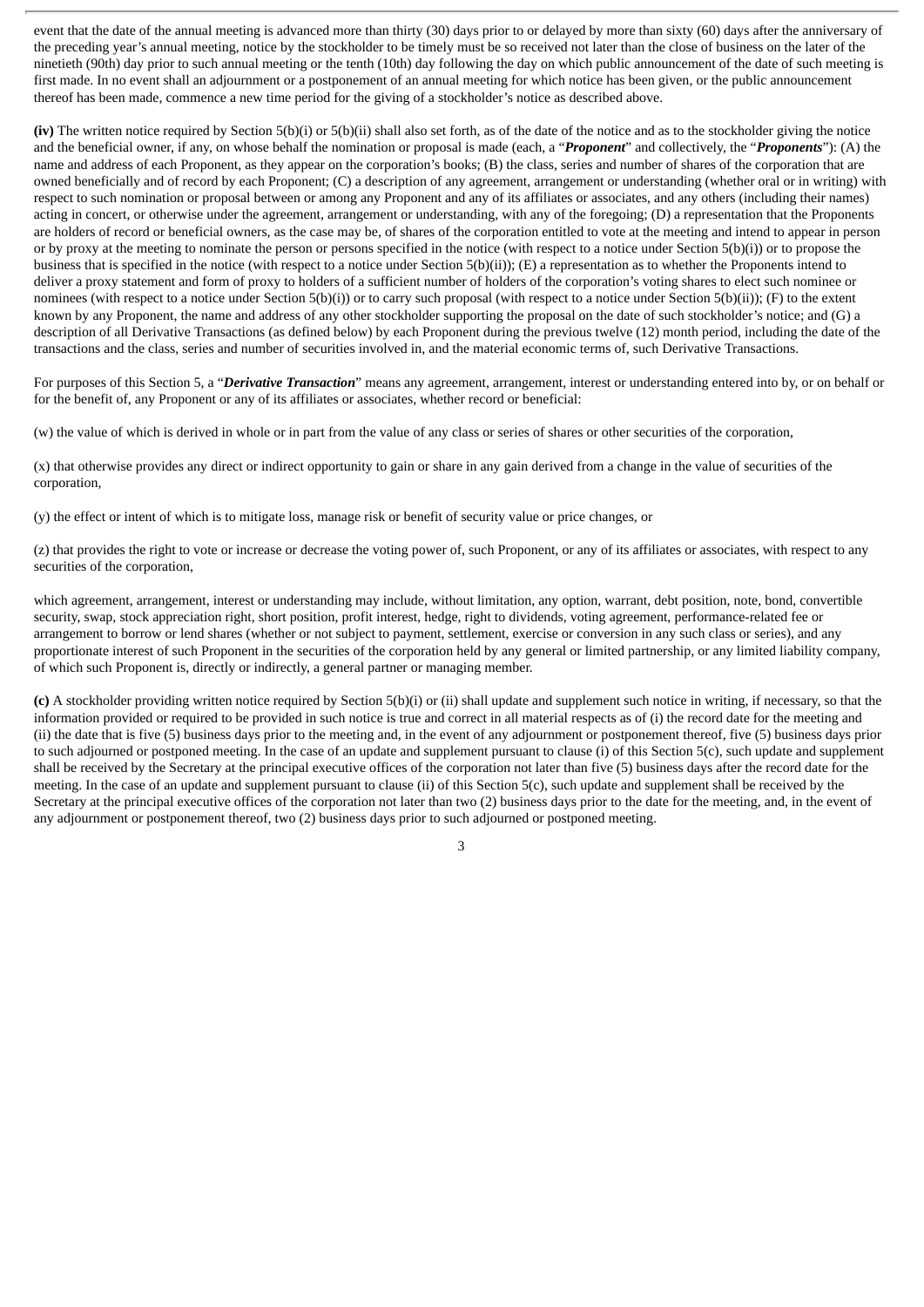**(d)** A person shall not be eligible for election or re-election as a director unless the person is nominated either in accordance with clause (ii) of Section 5(a), or in accordance with clause (iii) of Section 5(a). Except as otherwise required by law, the chairman of the meeting shall have the power and duty to determine whether a nomination or any business proposed to be brought before the meeting was made, or proposed, as the case may be, in accordance with the procedures set forth in these Bylaws and, if any proposed nomination or business is not in compliance with these Bylaws, or the Proponent does not act in accordance with the representations in Sections 5(b)(iv)(D) and 5(b)(iv)(E), to declare that such proposal or nomination shall not be presented for stockholder action at the meeting and shall be disregarded, notwithstanding that proxies in respect of such nominations or such business may have been solicited or received.

**(e)** Notwithstanding the foregoing provisions of this Section 5, to include information with respect to a stockholder proposal in the proxy statement and form of proxy for a stockholders' meeting, a stockholder must also comply with all applicable requirements of the 1934 Act and the rules and regulations thereunder. Nothing in these Bylaws shall be deemed to affect any rights of stockholders to request inclusion of proposals in the corporation's proxy statement pursuant to Rule 14a-8 under the 1934 Act; *provided, however,* that any references in these Bylaws to the 1934 Act or the rules and regulations thereunder are not intended to and shall not limit the requirements applicable to proposals and/or nominations to be considered pursuant to Section 5(a)(iii) of these Bylaws.

**(f)** For purposes of this Section 5,

**(i)** *"public announcement*" shall mean disclosure in a press release reported by the Dow Jones News Service, Associated Press or comparable national news service or in a document publicly filed by the corporation with the Securities and Exchange Commission pursuant to Section 13, 14 or 15(d) of the 1934 Act; and

**(ii)** *"affiliates*" and "*associates*" shall have the meanings set forth in Rule 405 under the Securities Act of 1933, as amended (the "*1933 Act*").

#### **Section 6. Special Meetings.**

**(a)** Special meetings of the stockholders of the corporation may be called, for any purpose as is a proper matter for stockholder action under Delaware law, by (i) the Chairman of the Board of Directors, (ii) the Chief Executive Officer, or (iii) the Board of Directors pursuant to a resolution adopted at a duly constituted meeting by a majority of the total number of authorized directors (whether or not there exist any vacancies in previously authorized directorships at the time any such resolution is presented to the Board of Directors for adoption) or by unanimous written consent of the directors then in office.

**(b)** The Board of Directors shall determine the time and place, if any, of such special meeting. Upon determination of the time and place, if any, of the meeting, the Secretary shall cause a notice of meeting to be given to the stockholders entitled to vote, in accordance with the provisions of Section 7 of these Bylaws. No business may be transacted at such special meeting otherwise than specified in the notice of meeting.

**(c)** Nominations of persons for election to the Board of Directors may be made at a special meeting of stockholders at which directors are to be elected (i) by or at the direction of the Board of Directors or (ii) by any stockholder of the corporation who is a stockholder of record at the time of giving notice provided for in this paragraph, who shall be entitled to vote at the meeting and who delivers written notice to the Secretary of the corporation setting forth the information required by Sections  $5(b)(i)$ ,  $5(b)(iv)$  and  $5(c)$ . In the event the corporation calls a special meeting of stockholders for the purpose of electing one (1) or more directors to the Board of Directors, any such stockholder of record may nominate a person or persons (as the case may be), for election to such position(s) as specified in the corporation's notice of meeting, if written notice setting forth the information required by Sections 5(b)(i) and 5(b)(iv) of these Bylaws shall be received by the Secretary at the principal executive offices of the corporation not later than the close of business on the later of the ninetieth (90th) day prior to such meeting or the tenth (10th) day

 $\overline{A}$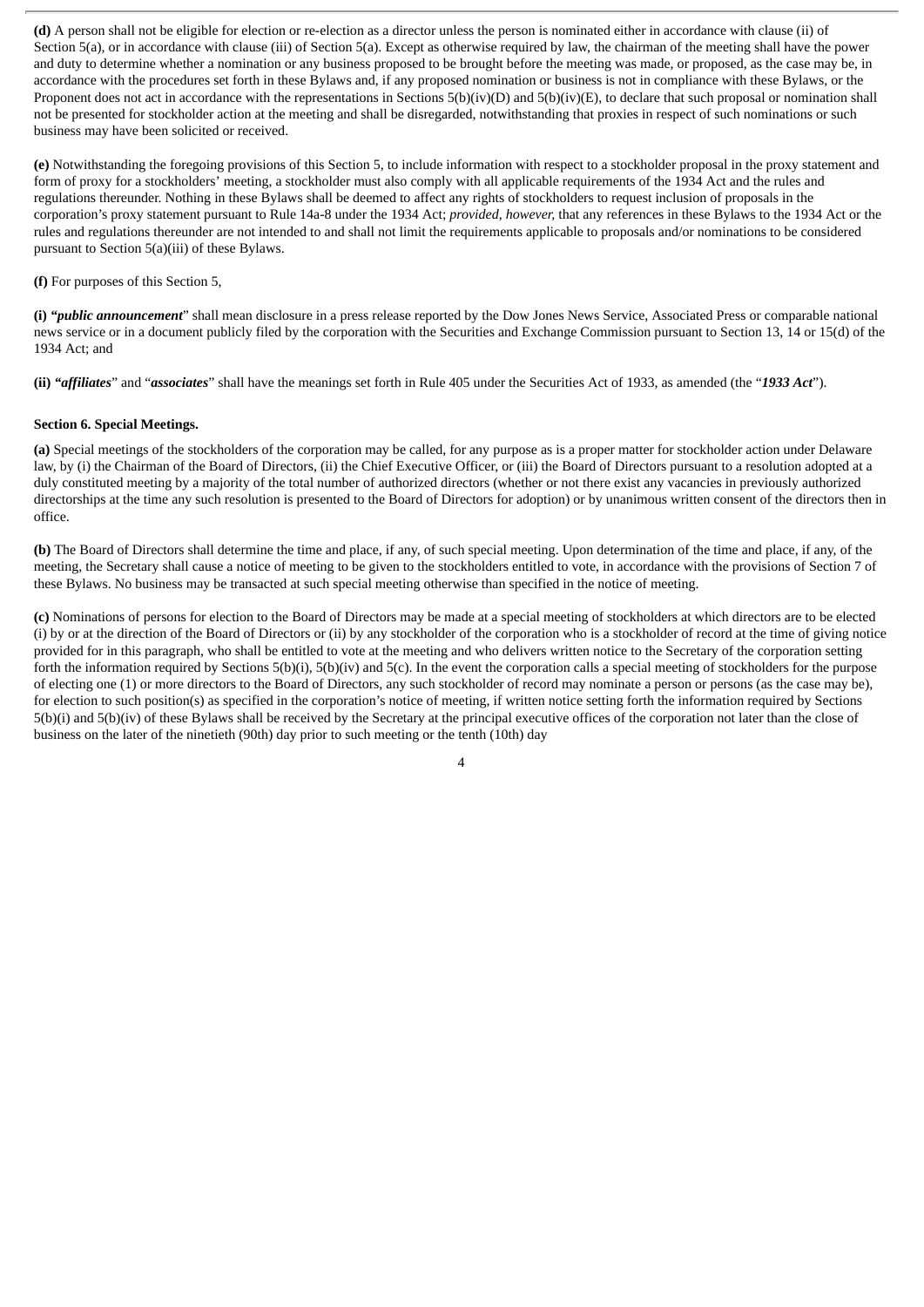following the day on which public announcement is first made of the date of the special meeting and of the nominees proposed by the Board of Directors to be elected at such meeting. The stockholder shall also update and supplement such information as required under Section 5(c). In no event shall an adjournment or a postponement of a special meeting for which notice has been given, or the public announcement thereof has been made, commence a new time period for the giving of a stockholder's notice as described above.

**(d)** Notwithstanding the foregoing provisions of this Section 6, a stockholder must also comply with all applicable requirements of the 1934 Act and the rules and regulations thereunder with respect to matters set forth in this Section 6. Nothing in these Bylaws shall be deemed to affect any rights of stockholders to request inclusion of proposals in the corporation's proxy statement pursuant to Rule 14a-8 under the 1934 Act; *provided, however,* that any references in these Bylaws to the 1934 Act or the rules and regulations thereunder are not intended to and shall not limit the requirements applicable to nominations for the election to the Board of Directors to be considered pursuant to Section 6(c) of these Bylaws.

**Section 7. Notice of Meetings.** Except as otherwise provided by law, notice, given in writing or by electronic transmission, of each meeting of stockholders shall be given not less than ten (10) nor more than sixty (60) days before the date of the meeting to each stockholder entitled to vote at such meeting, such notice to specify the place, if any, date and hour, in the case of special meetings, the purpose or purposes of the meeting, and the means of remote communications, if any, by which stockholders and proxy holders may be deemed to be present in person and vote at any such meeting. If mailed, notice is given when deposited in the United States mail, postage prepaid, directed to the stockholder at such stockholder's address as it appears on the records of the corporation. Notice of the time, place, if any, and purpose of any meeting of stockholders may be waived in writing, signed by the person entitled to notice thereof, or by electronic transmission by such person, either before or after such meeting, and will be waived by any stockholder by his or her attendance thereat in person, by remote communication, if applicable, or by proxy, except when the stockholder attends a meeting for the express purpose of objecting, at the beginning of the meeting, to the transaction of any business because the meeting is not lawfully called or convened. Any stockholder so waiving notice of such meeting shall be bound by the proceedings of any such meeting in all respects as if due notice thereof had been given.

**Section 8. Quorum and Voting.** At all meetings of stockholders, except where otherwise provided by statute or by the Certificate of Incorporation, or by these Bylaws, the presence, in person, by remote communication, if applicable, or by proxy duly authorized, of the holders of a majority one-third  $(1/3)$  of the outstanding shares of stock entitled to vote shall constitute a quorum for the transaction of business. In the absence of a quorum, any meeting of stockholders may be adjourned, from time to time, either by the chairman of the meeting or by vote of the holders of a majority of the shares represented thereat, but no other business shall be transacted at such meeting. The stockholders present at a duly called or convened meeting, at which a quorum is present, may continue to transact business until adjournment, notwithstanding the withdrawal of enough stockholders to leave less than a quorum.

Except as otherwise provided by statute or by applicable stock exchange rules, or by the Certificate of Incorporation or these Bylaws, in all matters other than the election of directors, the affirmative vote of the majority of shares present in person, by remote communication, if applicable, or represented by proxy at the meeting and entitled to vote generally on the subject matter shall be the act of the stockholders.

Except as otherwise provided by statute, the Certificate of Incorporation or these Bylaws, directors shall be elected by a plurality of the votes of the shares present in person, by remote communication, if applicable, or represented by proxy at the meeting and entitled to vote generally on the election of directors.

Where a separate vote by a class or classes or series is required, except where otherwise provided by the statute or by the Certificate of Incorporation or these Bylaws,  $\frac{a}{b}$  majority one-third (1/3) of the outstanding shares of such class or classes or series, present in person, by remote communication, if applicable, or represented by proxy duly authorized, shall constitute a quorum entitled to take action with respect to that vote on that matter. Except where otherwise provided by statute or by the Certificate of Incorporation or these Bylaws, the affirmative vote of the majority (plurality, in the case of the election of directors) of shares of such class or classes or series present in person, by remote communication, if applicable, or represented by proxy at the meeting shall be the act of such class or classes or series.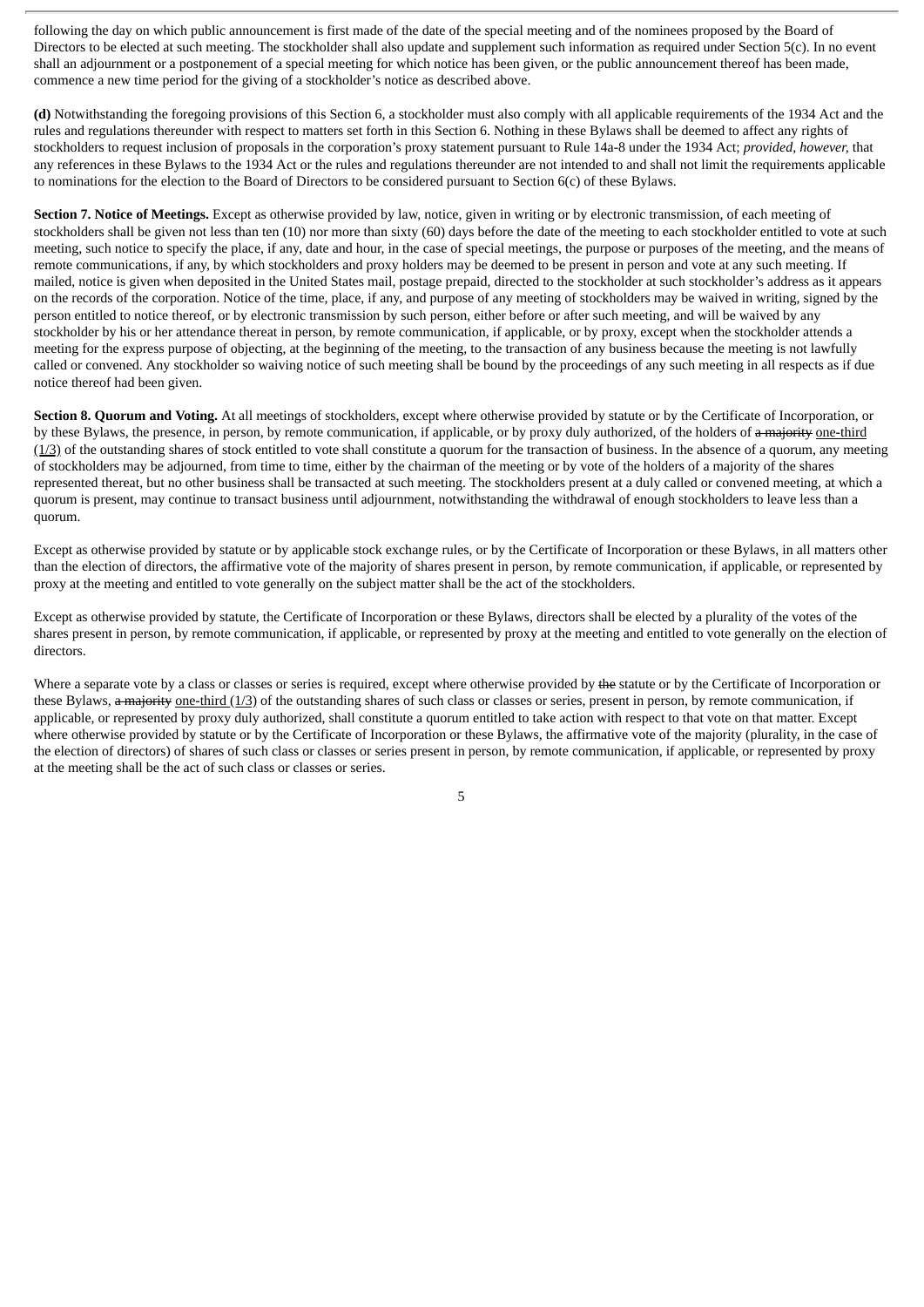**Section 9. Adjournment and Notice of Adjourned Meetings.** Any meeting of stockholders, whether annual or special, may be adjourned from time to time either by the chairman of the meeting or by the vote of a majority of the shares present in person, by remote communication, if applicable, or represented by proxy at the meeting. When a meeting is adjourned to another time or place, if any, notice need not be given of the adjourned meeting if the time and place, if any, thereof are announced at the meeting at which the adjournment is taken. At the adjourned meeting, the corporation may transact any business that might have been transacted at the original meeting. If the adjournment is for more than thirty (30) days, a notice of the adjourned meeting shall be given to each stockholder of record entitled to vote at the meeting. If after the adjournment, a new record date for stockholders entitled to vote is fixed for the adjourned meeting, the Board of Directors shall fix a new record date for notice of such adjourned meeting in accordance with applicable law, and shall give notice of the adjourned meeting to each stockholder of record entitled to vote at such adjourned meeting as of the record date fixed for notice of such adjourned meeting.

**Section 10. Voting Rights.** For the purpose of determining those stockholders entitled to vote at any meeting of the stockholders, except as otherwise provided by law, only persons in whose names shares stand on the stock records of the corporation on the record date, as provided in Section 12 of these Bylaws, shall be entitled to vote at any meeting of stockholders. Each stockholder entitled to vote shall have the right to do so either in person, by remote communication, if applicable, or by an agent or agents authorized by a proxy granted in accordance with Delaware law. An agent so appointed need not be a stockholder. No proxy shall be voted after three (3) years from its date of creation unless the proxy provides for a longer period.

**Section 11. Joint Owners of Stock.** If shares or other securities having voting power stand of record in the names of two (2) or more persons, whether fiduciaries, members of a partnership, joint tenants, tenants in common, tenants by the entirety, or otherwise, or if two (2) or more persons have the same fiduciary relationship respecting the same shares, unless the Secretary is given written notice to the contrary and is furnished with a copy of the instrument or order appointing them or creating the relationship wherein it is so provided, their acts with respect to voting shall have the following effect: (a) if only one  $(1)$  votes, his or her act binds all; (b) if more than one  $(1)$  votes, the act of the majority so voting binds all; (c) if more than one (1) votes, but the vote is evenly split on any particular matter, each faction may vote the securities in question proportionally, or any person voting the shares, or any beneficiary, if any, may apply to the Delaware Court of Chancery for relief as provided in the DGCL, Section 217(b). If the instrument filed with the Secretary shows that any such tenancy is held in unequal interests, a majority or even-split for the purpose of subsection (c) shall be a majority or even-split in interest.

**Section 12. List of Stockholders.** The Secretary shall prepare and make, at least ten (10) days before every meeting of stockholders, a complete list of the stockholders entitled to vote at said meeting; *provided, however*, if the record date for determining the stockholders entitled to vote is less than ten (10) days before the meeting date, the list shall reflect the stockholders entitled to vote as of the tenth day before the meeting date, arranged in alphabetical order, and showing the address of each stockholder and the number of shares registered in the name of each stockholder. Such list shall be open to the examination of any stockholder for any purpose germane to the meeting for a period of at least ten (10) days prior to the meeting: (a) on a reasonably accessible electronic network, provided that the information required to gain access to such list is provided with the notice of the meeting, or (b) during ordinary business hours, at the principal place of business of the corporation. In the event that the corporation determines to make the list available on an electronic network, the corporation may take reasonable steps to ensure that such information is available only to stockholders of the corporation. If the meeting is to be held at a place, then a list of stockholders entitled to vote at the meeting shall be produced and kept at the time and place of the meeting during the whole time thereof and may be examined by any stockholder who is present. If the meeting is to be held solely by means of remote communication, then such list shall also be open to the examination of any stockholder during the whole time of the meeting on a reasonably accessible electronic network, and the information required to access such list shall be provided with the notice of the meeting.

**Section 13. Action without Meeting.** No action shall be taken by the stockholders except at an annual or special meeting of stockholders called in accordance with these Bylaws, and no action shall be taken by the stockholders by written consent or by electronic transmission.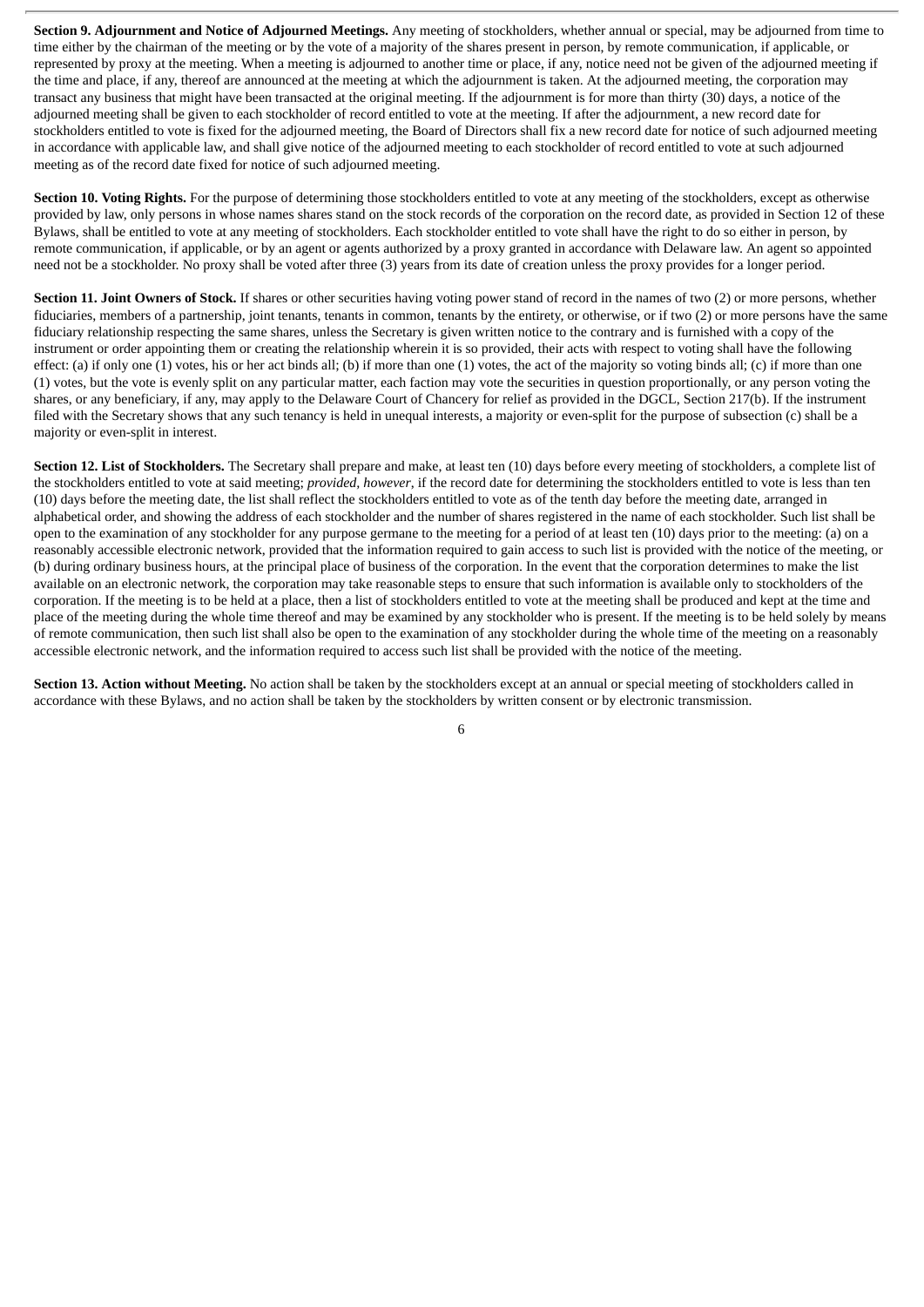#### **Section 14. Organization.**

**(a)** At every meeting of stockholders, the Chairman of the Board of Directors, or, if a Chairman has not been appointed or is absent, the President, or, if the President is absent, a chairman of the meeting chosen by a majority in interest of the stockholders entitled to vote, present in person or by proxy, shall act as chairman. The Secretary, or, in his or her absence, an Assistant Secretary directed to do so by the President, shall act as secretary of the meeting.

**(b)** The Board of Directors of the corporation shall be entitled to make such rules or regulations for the conduct of meetings of stockholders as it shall deem necessary, appropriate or desirable. Subject to such rules and regulations of the Board of Directors, if any, the chairman of the meeting shall have the right and authority to prescribe such rules, regulations and procedures and to do all such acts as, in the judgment of such chairman, are necessary, appropriate or desirable for the proper conduct of the meeting, including, without limitation, establishing an agenda or order of business for the meeting, rules and procedures for maintaining order at the meeting and the safety of those present, limitations on participation in such meeting to stockholders of record of the corporation and their duly authorized and constituted proxies and such other persons as the chairman shall permit, restrictions on entry to the meeting after the time fixed for the commencement thereof, limitations on the time allotted to questions or comments by participants and regulation of the opening and closing of the polls for balloting on matters which are to be voted on by ballot. The date and time of the opening and closing of the polls for each matter upon which the stockholders will vote at the meeting shall be announced at the meeting. Unless and to the extent determined by the Board of Directors or the chairman of the meeting, meetings of stockholders shall not be required to be held in accordance with rules of parliamentary procedure.

#### **ARTICLE IV DIRECTORS**

**Section 15. Number and Term of Office.** The authorized number of directors of the corporation shall be fixed in accordance with the Certificate of Incorporation. Directors need not be stockholders unless so required by the Certificate of Incorporation. If for any cause, the directors shall not have been elected at an annual meeting, they may be elected as soon thereafter as convenient at a special meeting of the stockholders called for that purpose in the manner provided in these Bylaws.

**Section 16. Powers.** The business and affairs of the corporation shall be managed by or under the direction of the Board of Directors, except as may be otherwise provided by statute or by the Certificate of Incorporation.

**Section 17. Classes of Directors.** Subject to the rights of the holders of any series of Preferred Stock to elect additional directors under specified circumstances, the directors shall be divided into three (3) classes designated as Class I, Class II and Class III, respectively. The Board of Directors is authorized to assign members of the Board of Directors already in office to such classes at the time the classification becomes effective. At the first annual meeting of stockholders following the initial classification of the Board of Directors, the term of office of the Class I directors shall expire and Class I directors shall be elected for a full term of three (3) years. At the second annual meeting of stockholders following such initial classification, the term of office of the Class II directors shall expire and Class II directors shall be elected for a full term of three (3) years. At the third annual meeting of stockholders following such initial classification, the term of office of the Class III directors shall expire and Class III directors shall be elected for a full term of three (3) years. At each succeeding annual meeting of stockholders, directors shall be elected for a full term of three (3) years to succeed the directors of the class whose terms expire at such annual meeting.

Notwithstanding the foregoing provisions of this section, each director shall hold office until such director's successor is duly elected and qualified or until such director's earlier death, resignation or removal. No decrease in the number of directors constituting the Board of Directors shall shorten the term of any incumbent director.

**Section 18. Vacancies.** Unless otherwise provided in the Certificate of Incorporation, and subject to the rights of the holders of any series of Preferred Stock, any vacancies on the Board of Directors resulting from death, resignation, disqualification, removal or other causes and any newly created directorships resulting from any increase in the number of directors shall, unless the Board of Directors determines by resolution that any such vacancies or newly created directorships shall be filled by stockholders, be filled only by the affirmative vote of a majority of the directors then in office, even though less than a quorum of the Board of Directors, or by a sole remaining director,

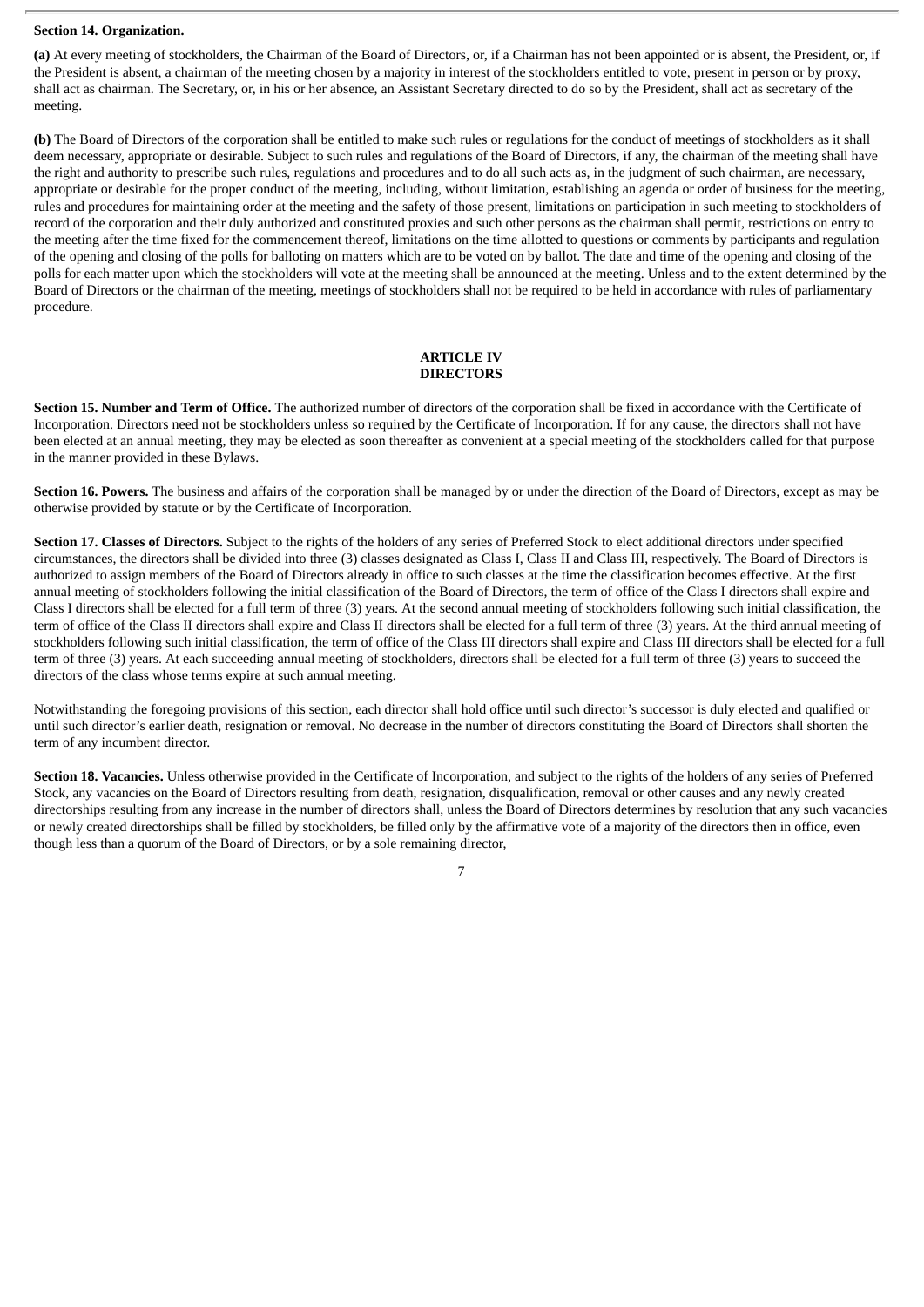and not by the stockholders, *provided, however*, that whenever the holders of any class or classes of stock or series thereof are entitled to elect one (1) or more directors by the provisions of the Certificate of Incorporation, vacancies and newly created directorships of such class or classes or series shall, unless the Board of Directors determines by resolution that any such vacancies or newly created directorships shall be filled by stockholders, be filled by a majority of the directors elected by such class or classes or series thereof then in office, or by a sole remaining director so elected, and not by the stockholders. Any director elected in accordance with the preceding sentence shall hold office for the remainder of the full term of the director for which the vacancy was created or occurred and until such director's successor shall have been elected and qualified. A vacancy in the Board of Directors shall be deemed to exist under this Bylaw in the case of the death, removal or resignation of any director.

**Section 19. Resignation.** Any director may resign at any time by delivering his or her notice in writing or by electronic transmission to the Secretary, such resignation to specify whether it will be effective at a particular time. If no such specification is made, it shall be deemed effective at the time of delivery to the Secretary. When one (1) or more directors shall resign from the Board of Directors, effective at a future date, a majority of the directors then in office, including those who have so resigned, shall have power to fill such vacancy or vacancies, the vote thereon to take effect when such resignation or resignations shall become effective, and each Director so chosen shall hold office for the unexpired portion of the term of the Director whose place shall be vacated and until his or her successor shall have been duly elected and qualified.

#### **Section 20. Removal.**

**(a)** Subject to the rights of any series of Preferred Stock to elect additional directors under specified circumstances, neither the Board of Directors nor any individual director may be removed without cause.

**(b)** Subject to any limitation imposed by law, any individual director or directors may be removed with cause by the affirmative vote of the holders of at least sixty-six and two-thirds percent (66-2/3%) of the voting power of all then outstanding shares of capital stock of the corporation entitled to vote generally at an election of directors.

#### **Section 21. Meetings.**

**(a) Regular Meetings.** Unless otherwise restricted by the Certificate of Incorporation, regular meetings of the Board of Directors may be held at any time or date and at any place within or without the State of Delaware which has been designated by the Board of Directors and publicized among all directors, either orally or in writing, by telephone, including a voice-messaging system or other system designed to record and communicate messages, facsimile, telegraph or telex, or by electronic mail or other electronic means. No further notice shall be required for regular meetings of the Board of Directors.

**(b) Special Meetings.** Unless otherwise restricted by the Certificate of Incorporation, special meetings of the Board of Directors may be held at any time and place within or without the State of Delaware whenever called by the Chairman of the Board, the Chief Executive Officer or a majority of the authorized number of directors.

**(c) Meetings by Electronic Communications Equipment.** Any member of the Board of Directors, or of any committee thereof, may participate in a meeting by means of conference telephone or other communications equipment by means of which all persons participating in the meeting can hear each other, and participation in a meeting by such means shall constitute presence in person at such meeting.

**(d) Notice of Special Meetings.** Notice of the time and place of all special meetings of the Board of Directors shall be given orally or in writing, by telephone, including a voice messaging system or other system or technology designed to record and communicate messages, facsimile, telegraph or telex, or by electronic mail or other electronic means, at least twenty-four (24) hours before the date and time of the meeting. If notice is sent by US mail, it shall be sent by first class mail, charges prepaid, at least three (3) days before the date of the meeting. Notice of any meeting may be waived in writing, or by electronic transmission, at any time before or after the meeting and will be waived by any director by attendance thereat, except when the director attends the meeting for the express purpose of objecting, at the beginning of the meeting, to the transaction of any business because the meeting is not lawfully called or convened.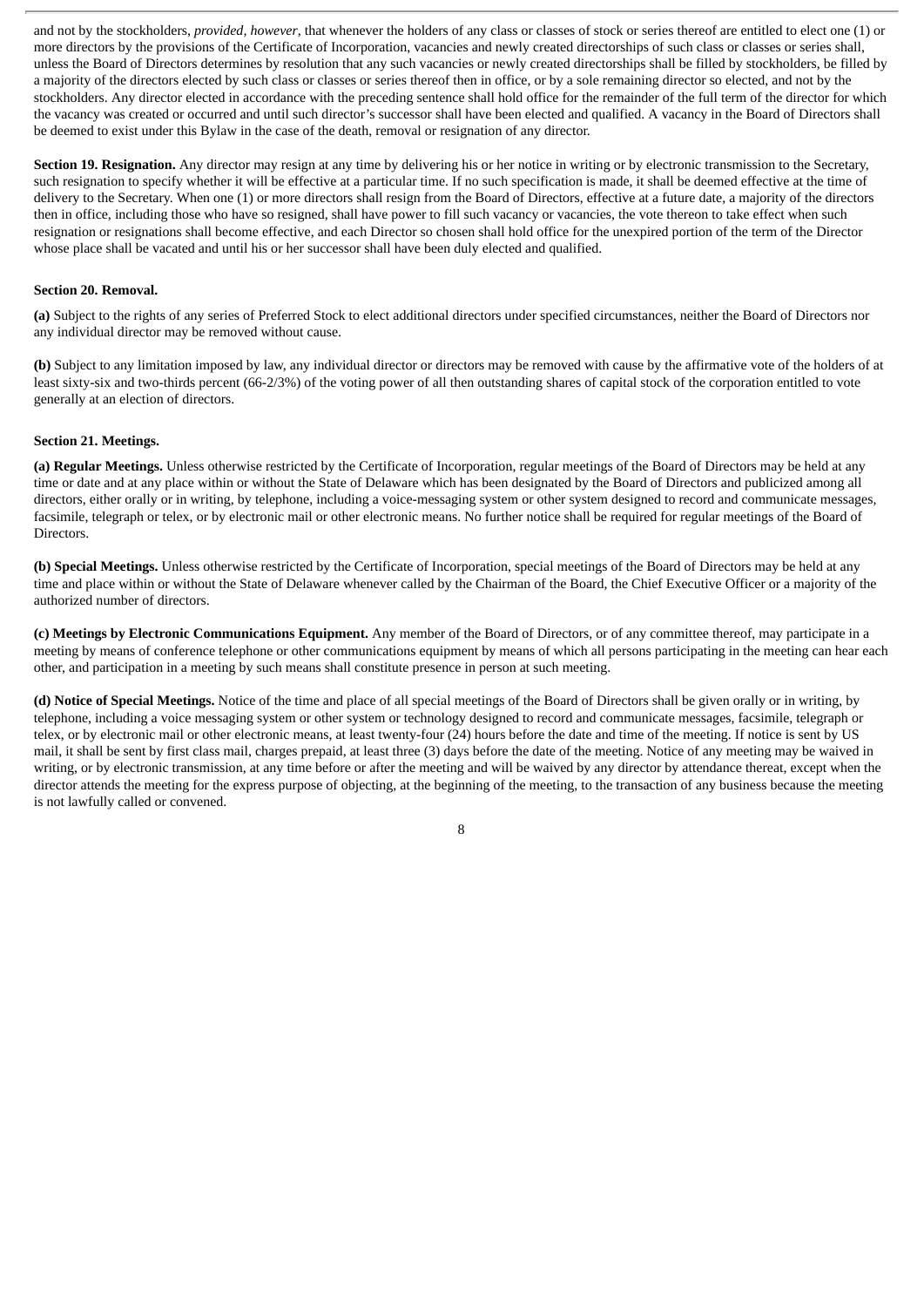**(e) Waiver of Notice.** The transaction of all business at any meeting of the Board of Directors, or any committee thereof, however called or noticed, or wherever held, shall be as valid as though it had been transacted at a meeting duly held after regular call and notice, if a quorum be present and if, either before or after the meeting, each of the directors not present who did not receive notice shall sign a written waiver of notice or shall waive notice by electronic transmission. All such waivers shall be filed with the corporate records or made a part of the minutes of the meeting.

# **Section 22. Quorum and Voting.**

**(a)** Unless the Certificate of Incorporation requires a greater number a quorum of the Board of Directors shall consist of a majority of the authorized number of directors fixed from time to time by the Board of Directors in accordance with the Certificate of Incorporation; *provided, however,* at any meeting whether a quorum be present or otherwise, a majority of the directors present may adjourn from time to time until the time fixed for the next regular meeting of the Board of Directors, without notice other than by announcement at the meeting.

**(b)** At each meeting of the Board of Directors at which a quorum is present, all questions and business shall be determined by the affirmative vote of a majority of the directors present, unless a different vote be required by law, the Certificate of Incorporation or these Bylaws.

**Section 23. Action without Meeting.** Unless otherwise restricted by the Certificate of Incorporation or these Bylaws, any action required or permitted to be taken at any meeting of the Board of Directors or of any committee thereof may be taken without a meeting, if all members of the Board of Directors or committee, as the case may be, consent thereto in writing or by electronic transmission, and such writing or writings or transmission or transmissions are filed with the minutes of proceedings of the Board of Directors or committee. Such filing shall be in paper form if the minutes are maintained in paper form and shall be in electronic form if the minutes are maintained in electronic form.

**Section 24. Fees and Compensation.** Directors shall be entitled to such compensation for their services as may be approved by the Board of Directors, including, if so approved, by resolution of the Board of Directors, a fixed sum and expenses of attendance, if any, for attendance at each regular or special meeting of the Board of Directors and at any meeting of a committee of the Board of Directors. Nothing herein contained shall be construed to preclude any director from serving the corporation in any other capacity as an officer, agent, employee, or otherwise and receiving compensation therefor.

#### **Section 25. Committees.**

**(a) Executive Committee.** The Board of Directors may appoint an Executive Committee to consist of one (1) or more members of the Board of Directors. The Executive Committee, to the extent permitted by law and provided in the resolution of the Board of Directors, shall have and may exercise all the powers and authority of the Board of Directors in the management of the business and affairs of the corporation, and may authorize the seal of the corporation to be affixed to all papers which may require it; but no such committee shall have the power or authority in reference to (i) approving or adopting, or recommending to the stockholders, any action or matter (other than the election or removal of directors) expressly required by the DGCL to be submitted to stockholders for approval, or (ii) adopting, amending or repealing any Bylaw of the corporation.

**(b) Other Committees.** The Board of Directors may, from time to time, appoint such other committees as may be permitted by law. Such other committees appointed by the Board of Directors shall consist of one (1) or more members of the Board of Directors and shall have such powers and perform such duties as may be prescribed by the resolution or resolutions creating such committees, but in no event shall any such committee have the powers denied to the Executive Committee in these Bylaws. Unless otherwise provided in the Certificate of Incorporation, these Bylaws, or the resolution of the Board of Directors designating the committee, a committee may create one (1) or more subcommittees, each subcommittee to consist of one (1) or more members of the committee, and delegate to a subcommittee any or all of the powers and authority of the committee.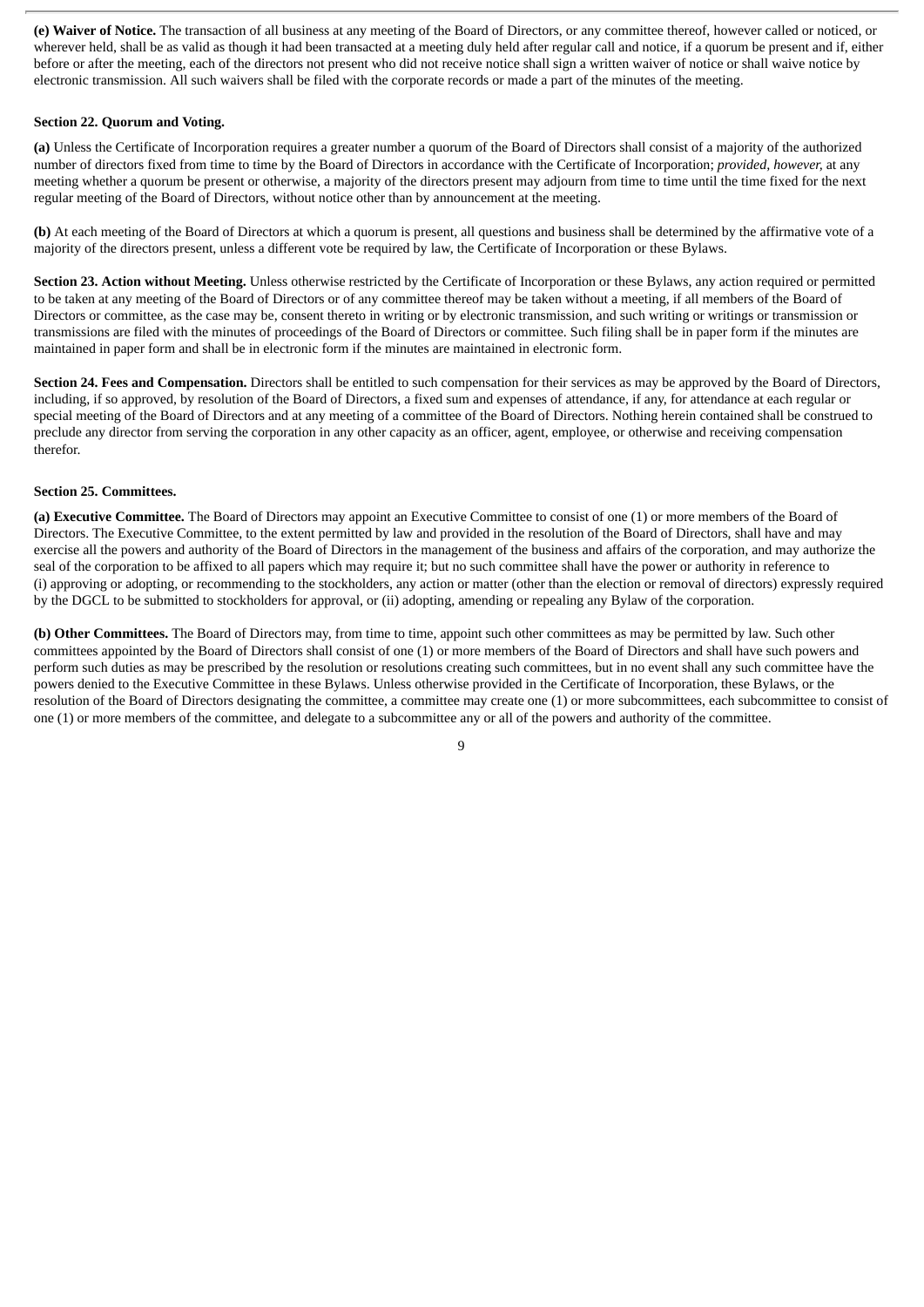**(c) Term.** The Board of Directors, subject to any requirements of any outstanding series of Preferred Stock and the provisions of subsections (a) or (b) of this Section 25, may at any time increase or decrease the number of members of a committee or terminate the existence of a committee. The membership of a committee member shall terminate on the date of his or her death or voluntary resignation from the committee or from the Board of Directors. The Board of Directors may at any time for any reason remove any individual committee member and the Board of Directors may fill any committee vacancy created by death, resignation, removal or increase in the number of members of the committee. The Board of Directors may designate one (1) or more directors as alternate members of any committee, who may replace any absent or disqualified member at any meeting of the committee, and, in addition, in the absence or disqualification of any member of a committee, the member or members thereof present at any meeting and not disqualified from voting, whether or not he, she or they constitute a quorum, may unanimously appoint another member of the Board of Directors to act at the meeting in the place of any such absent or disqualified member.

**(d) Meetings.** Unless the Board of Directors shall otherwise provide, regular meetings of the Executive Committee or any other committee appointed pursuant to this Section 25 shall be held at such times and places as are determined by the Board of Directors, or by any such committee, and when notice thereof has been given to each member of such committee, no further notice of such regular meetings need be given thereafter. Special meetings of any such committee may be held at any place which has been determined from time to time by such committee, and may be called by any director who is a member of such committee, upon notice to the members of such committee of the time and place of such special meeting given in the manner provided for the giving of notice to members of the Board of Directors of the time and place of special meetings of the Board of Directors. Notice of any special meeting of any committee may be waived in writing or by electronic transmission at any time before or after the meeting and will be waived by any director by attendance thereat, except when the director attends such special meeting for the express purpose of objecting, at the beginning of the meeting, to the transaction of any business because the meeting is not lawfully called or convened. Unless otherwise provided by the Board of Directors in the resolutions authorizing the creation of the committee, a majority of the authorized number of members of any such committee shall constitute a quorum for the transaction of business, and the act of a majority of those present at any meeting at which a quorum is present shall be the act of such committee.

**Section 26. Duties of Chairman of the Board of Directors.** The Chairman of the Board of Directors, when present, shall preside at all meetings of the stockholders and the Board of Directors. The Chairman of the Board of Directors shall perform other duties commonly incident to the office and shall also perform such other duties and have such other powers, as the Board of Directors shall designate from time to time.

**Section 27. Organization.** At every meeting of the directors, the Chairman of the Board of Directors, or, if a Chairman has not been appointed or is absent, the Chief Executive Officer (if a director), or, if a Chief Executive Officer is absent, the President (if a director) or, in the absence of any such person, a chairman pro tempore of the meeting chosen by a majority of the directors present, shall preside over the meeting. The Secretary, or in his or her absence, any Assistant Secretary or other officer or director directed to do so by the President, shall act as secretary of the meeting.

# **ARTICLE V OFFICERS**

**Section 28. Officers Designated.** The officers of the corporation shall include, if and when designated by the Board of Directors, the Chief Executive Officer, the President, one (1) or more Vice Presidents, the Secretary, the Chief Financial Officer and the Treasurer. The Board of Directors may also appoint one (1) or more Assistant Secretaries and Assistant Treasurers and such other officers and agents with such powers and duties as it shall deem necessary, appropriate or desirable. The Board of Directors may assign such additional titles to one (1) or more of the officers as it shall deem necessary, appropriate or desirable. Any one (1) person may hold any number of offices of the corporation at any one time unless specifically prohibited therefrom by law. The salaries and other compensation of the officers of the corporation shall be fixed by or in the manner designated by the Board of Directors.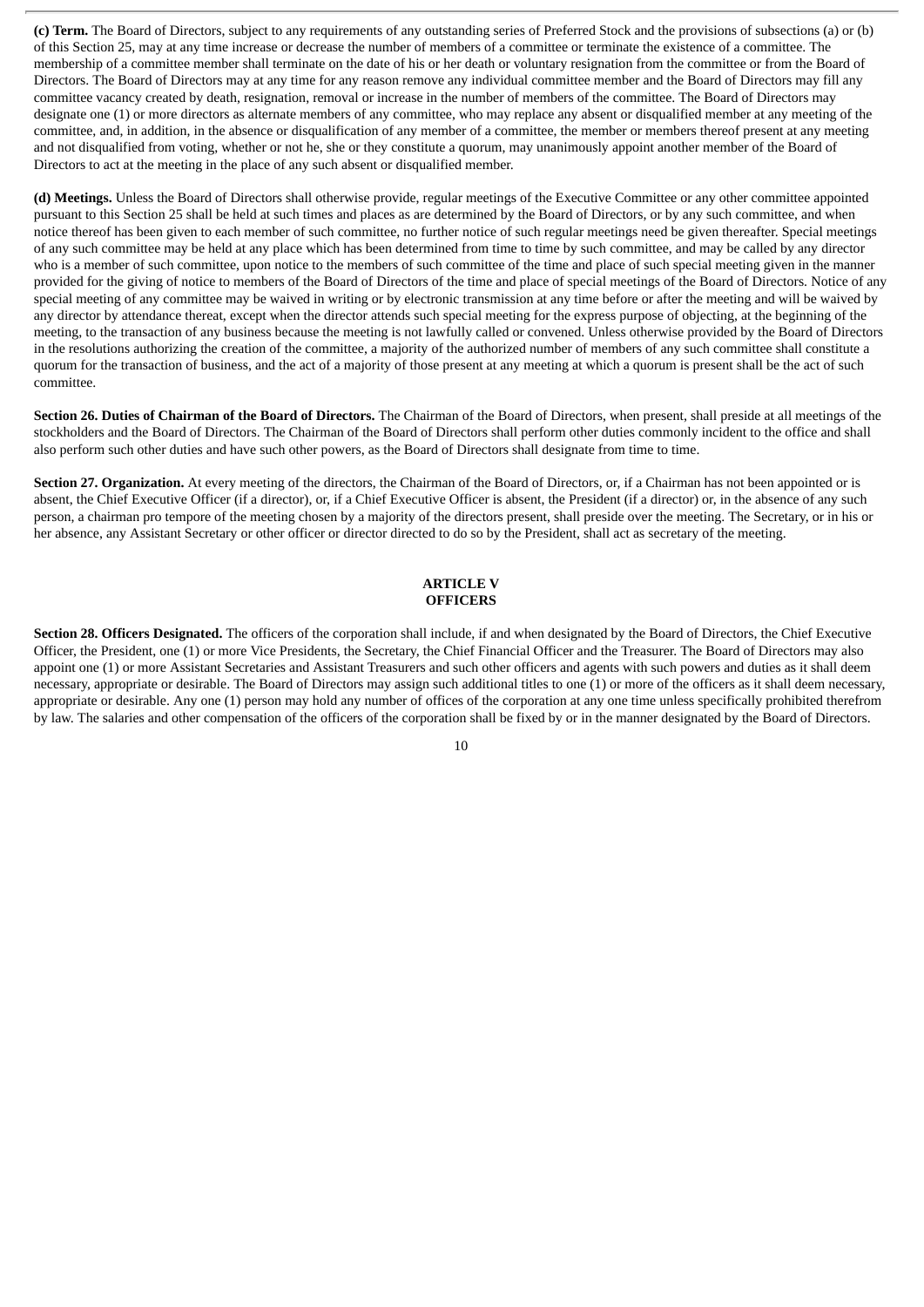#### **Section 29. Tenure and Duties of Officers.**

**(a) General.** All officers shall hold office at the pleasure of the Board of Directors and until their successors shall have been duly elected and qualified, unless sooner removed. Any officer elected or appointed by the Board of Directors may be removed at any time by the Board of Directors. If the office of any officer becomes vacant for any reason, the vacancy may be filled by the Board of Directors.

**(b) Duties of Chief Executive Officer.** Unless an officer has been appointed Chief Executive Officer of the corporation, the President shall be the chief executive officer of the corporation and shall, subject to the control of the Board of Directors, have general supervision, direction and control of the business and officers of the corporation. To the extent that a Chief Executive Officer has been appointed and no President has been appointed, all references in these Bylaws to the President shall be deemed references to the Chief Executive Officer. The Chief Executive Officer shall perform other duties commonly incident to the office and shall also perform such other duties and have such other powers, as the Board of Directors shall designate from time to time.

**(c) Duties of President.** Unless another officer has been appointed Chief Executive Officer of the corporation, the President shall be the chief executive officer of the corporation and shall, subject to the control of the Board of Directors, have general supervision, direction and control of the business and officers of the corporation. The President shall perform other duties commonly incident to the office and shall also perform such other duties and have such other powers, as the Board of Directors shall designate from time to time.

**(d) Duties of Vice Presidents.** To the extent designated by the Board of directors, any Vice President may assume and perform the duties of the President in the absence or disability of the President or whenever the office of President is vacant. The Vice Presidents shall perform other duties commonly incident to their office and shall also perform such other duties and have such other powers as the Board of Directors or the Chief Executive Officer, or, if the Chief Executive Officer has not been appointed or is absent, the President shall designate from time to time.

**(e) Duties of Secretary.** The Secretary shall attend meetings of the stockholders and of the Board of Directors and shall record all acts and proceedings thereof in the minute book of the corporation. The Secretary shall give notice in conformity with these Bylaws of all meetings of the stockholders and of all meetings of the Board of Directors and any committee thereof requiring notice. The Secretary shall perform all other duties provided for in these Bylaws and other duties commonly incident to the office and shall also perform such other duties and have such other powers, as the Board of Directors shall designate from time to time. The President may direct any Assistant Secretary or other officer to assume and perform the duties of the Secretary in the absence or disability of the Secretary, and each Assistant Secretary shall perform other duties commonly incident to the office and shall also perform such other duties and have such other powers as the Board of Directors or the President shall designate from time to time.

**(f) Duties of Chief Financial Officer.** The Chief Financial Officer shall keep or cause to be kept the books of account of the corporation in a thorough and proper manner and shall render statements of the financial affairs of the corporation in such form and as often as required by the Board of Directors or the President. The Chief Financial Officer, subject to the order of the Board of Directors, shall have the custody of all funds and securities of the corporation. The Chief Financial Officer shall perform other duties commonly incident to the office and shall also perform such other duties and have such other powers as the Board of Directors or the President shall designate from time to time. To the extent that a Chief Financial Officer has been appointed and no Treasurer has been appointed, all references in these Bylaws to the Treasurer shall be deemed references to the Chief Financial Officer. The President may direct the Treasurer, if any, or any Assistant Treasurer, or the Controller or any Assistant Controller to assume and perform the duties of the Chief Financial Officer in the absence or disability of the Chief Financial Officer, and each Treasurer and Assistant Treasurer and each Controller and Assistant Controller shall perform other duties commonly incident to the office and shall also perform such other duties and have such other powers as the Board of Directors or the President shall designate from time to time.

**(g) Duties of Treasurer.** Unless another officer has been appointed Chief Financial Officer of the corporation, the Treasurer shall be the chief financial officer of the corporation and shall keep or cause to be kept the books of account of the corporation in a thorough and proper manner and shall render statements of the financial affairs of the corporation in such form and as often as required by the Board of Directors or the President, and, subject to the order of the Board of Directors, shall have the custody of all funds and securities of the corporation. The Treasurer shall perform other duties commonly incident to the office and shall also perform such other duties and have such other powers as the Board of Directors or the President shall designate from time to time.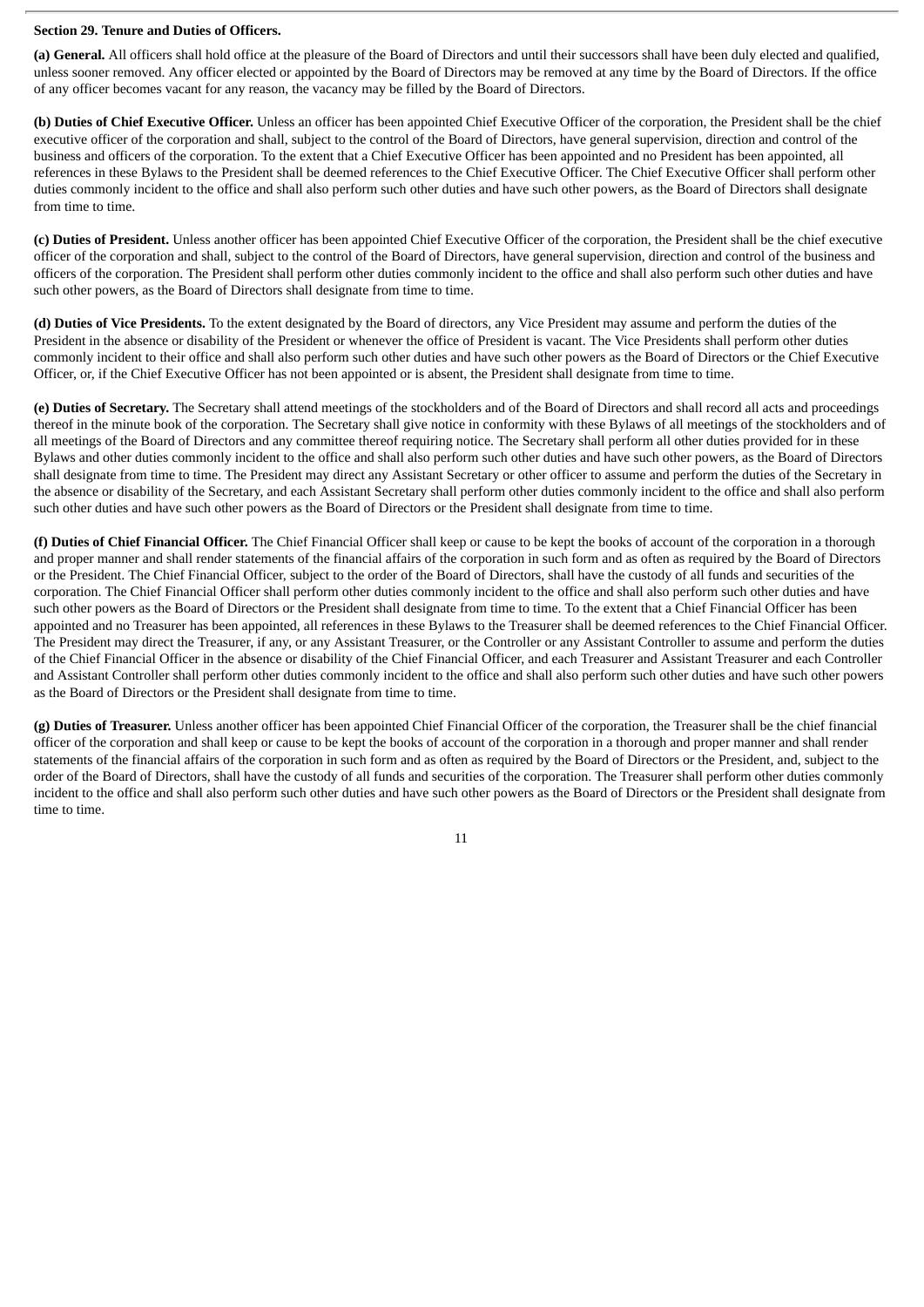**Section 30. Delegation of Authority.** The Board of Directors may from time to time delegate the powers or duties of any officer to any other officer or agent, notwithstanding any provision hereof.

**Section 31. Resignations.** Any officer may resign at any time by giving notice in writing or by electronic transmission to the Board of Directors or to the President or to the Secretary. Any such resignation shall be effective when received by the person or persons to whom such notice is given, unless a later time is specified therein, in which event the resignation shall become effective at such later time. Unless otherwise specified in such notice, the acceptance of any such resignation shall not be necessary to make it effective. Any resignation shall be without prejudice to the rights, if any, of the corporation under any contract with the resigning officer.

**Section 32. Removal.** Any officer may be removed from office at any time, either with or without cause, by the Board of Directors, or by any committee or by the Chief Executive Officer or by other superior officers upon whom such power of removal may have been conferred by the Board of Directors.

# **ARTICLE VI EXECUTION OF CORPORATE INSTRUMENTS AND VOTING OF SECURITIES OWNED BY THE CORPORATION**

**Section 33. Execution of Corporate Instruments.** The Board of Directors may, in its discretion, determine the method and designate the signatory officer or officers, or other person or persons, to execute on behalf of the corporation any corporate instrument or document, or to sign on behalf of the corporation the corporate name without limitation, or to enter into contracts on behalf of the corporation, except where otherwise provided by law or these Bylaws, and such execution or signature shall be binding upon the corporation.

All checks and drafts drawn on banks or other depositaries on funds to the credit of the corporation or in special accounts of the corporation shall be signed by such person or persons as the Board of Directors shall authorize so to do.

Unless authorized or ratified by the Board of Directors or within the agency power of an officer, no officer, agent or employee shall have any power or authority to bind the corporation by any contract or engagement or to pledge its credit or to render it liable for any purpose or for any amount.

**Section 34. Voting of Securities Owned by the Corporation.** All stock and other securities of other corporations owned or held by the corporation for itself, or for other parties in any capacity, shall be voted, and all proxies with respect thereto shall be executed, by the person authorized so to do by resolution of the Board of Directors, or, in the absence of such authorization, by the Chairman of the Board of Directors, the Chief Executive Officer, the President, or any Vice President.

# **ARTICLE VII SHARES OF STOCK**

**Section 35. Form and Execution of Certificates.** The shares of the corporation shall be represented by certificates, or shall be uncertificated if so provided by resolution or resolutions of the Board of Directors. Certificates for the shares of stock, if any, shall be in such form as is consistent with the Certificate of Incorporation and applicable law. Every holder of stock represented by certificate in the corporation shall be entitled to have a certificate signed by or in the name of the corporation by the Chairman of the Board of Directors, or the President or any Vice President and by the Treasurer or Assistant Treasurer or the Secretary or Assistant Secretary, certifying the number of shares owned by him or her in the corporation. Any or all of the signatures on the certificate may be facsimiles. In case any officer, transfer agent, or registrar who has signed or whose facsimile signature has been placed upon a certificate shall have ceased to be such officer, transfer agent, or registrar before such certificate is issued, it may be issued with the same effect as if he or she were such officer, transfer agent, or registrar at the date of issue.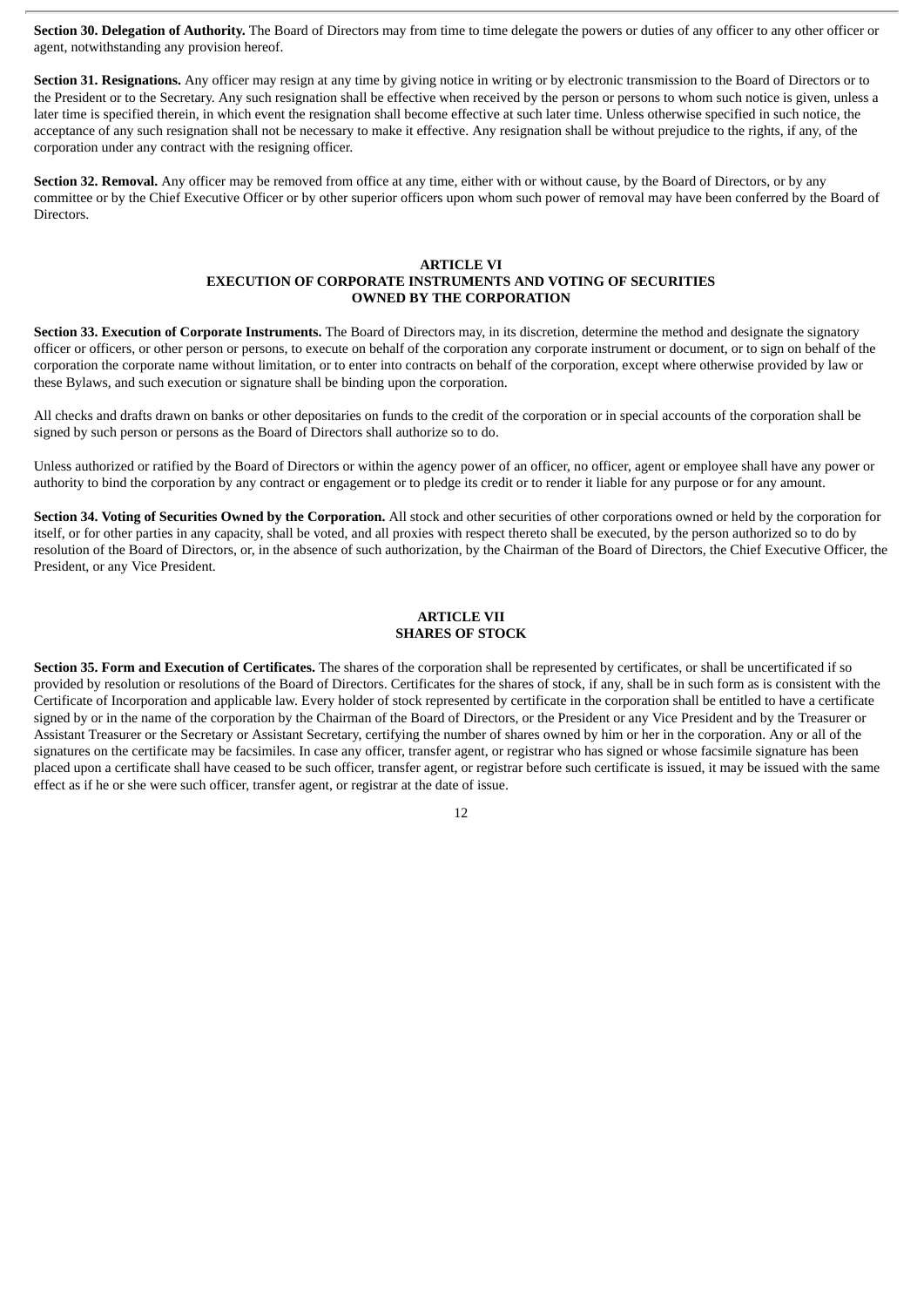**Section 36. Lost Certificates.** A new certificate or certificates shall be issued in place of any certificate or certificates theretofore issued by the corporation alleged to have been lost, stolen, or destroyed, upon the making of an affidavit of that fact by the person claiming the certificate of stock to be lost, stolen, or destroyed. The corporation may require, as a condition precedent to the issuance of a new certificate or certificates, the owner of such lost, stolen, or destroyed certificate or certificates, or the owner's legal representative, to agree to indemnify the corporation in such manner as it shall require or to give the corporation a surety bond in such form and amount as it may direct as indemnity against any claim that may be made against the corporation with respect to the certificate alleged to have been lost, stolen, or destroyed.

# **Section 37. Transfers.**

**(a)** Transfers of record of shares of stock of the corporation shall be made only upon its books by the holders thereof, in person or by attorney duly authorized, and, in the case of stock represented by certificate, upon the surrender of a properly endorsed certificate or certificates for a like number of shares.

**(b)** The corporation shall have power to enter into and perform any agreement with any number of stockholders of any one (1) or more classes of stock of the corporation to restrict the transfer of shares of stock of the corporation of any one (1) or more classes owned by such stockholders in any manner not prohibited by the DGCL.

# **Section 38. Fixing Record Dates.**

**(a)** In order that the corporation may determine the stockholders entitled to notice of or vote at any meeting of stockholders or any adjournment thereof, the Board of Directors may fix a record date, which record date shall not precede the date upon which the resolution fixing the record date is adopted by the Board of Directors, and which record date shall not be more than sixty (60) nor less than ten (10) days before the date of such meeting. If the Board of Directors so fixes a date, such date shall also be the record date for determining the stockholders entitled to vote at such meeting unless the Board of Directors determines, at the time it fixes such record date, that a later date on or before the date of the meeting shall be the date for making such determination. If no record date is fixed by the Board of Directors, the record date for determining stockholders entitled to notice of or to vote at a meeting of stockholders shall be at the close of business on the day next preceding the day on which notice is given, or if notice is waived, at the close of business on the day next preceding the day on which the meeting is held. A determination of stockholders of record entitled to notice of or to vote at a meeting of stockholders shall apply to any adjournment of the meeting; *provided, however,* that the Board of Directors may fix a new record date for determination of stockholders entitled to vote at the adjourned meeting, and in such case shall also fix as the record date for stockholders entitled to notice of such adjourned meeting the same or an earlier date as that fixed for determination of stockholders entitled to vote in accordance with the provisions of this Section 38 at the adjourned meeting.

**(b)** In order that the corporation may determine the stockholders entitled to receive payment of any dividend or other distribution or allotment of any rights or the stockholders entitled to exercise any rights in respect of any change, conversion or exchange of stock, or for the purpose of any other lawful action, the Board of Directors may fix, in advance, a record date, which record date shall not precede the date upon which the resolution fixing the record date is adopted, and which record date shall be not more than sixty (60) days prior to such action. If no record date is fixed, the record date for determining stockholders for any such purpose shall be at the close of business on the day on which the Board of Directors adopts the resolution relating thereto.

**Section 39. Registered Stockholders.** The corporation shall be entitled to recognize the exclusive right of a person registered on its books as the owner of shares to receive dividends, and to vote as such owner, and shall not be bound to recognize any equitable or other claim to or interest in such share or shares on the part of any other person whether or not it shall have express or other notice thereof, except as otherwise provided by the laws of Delaware.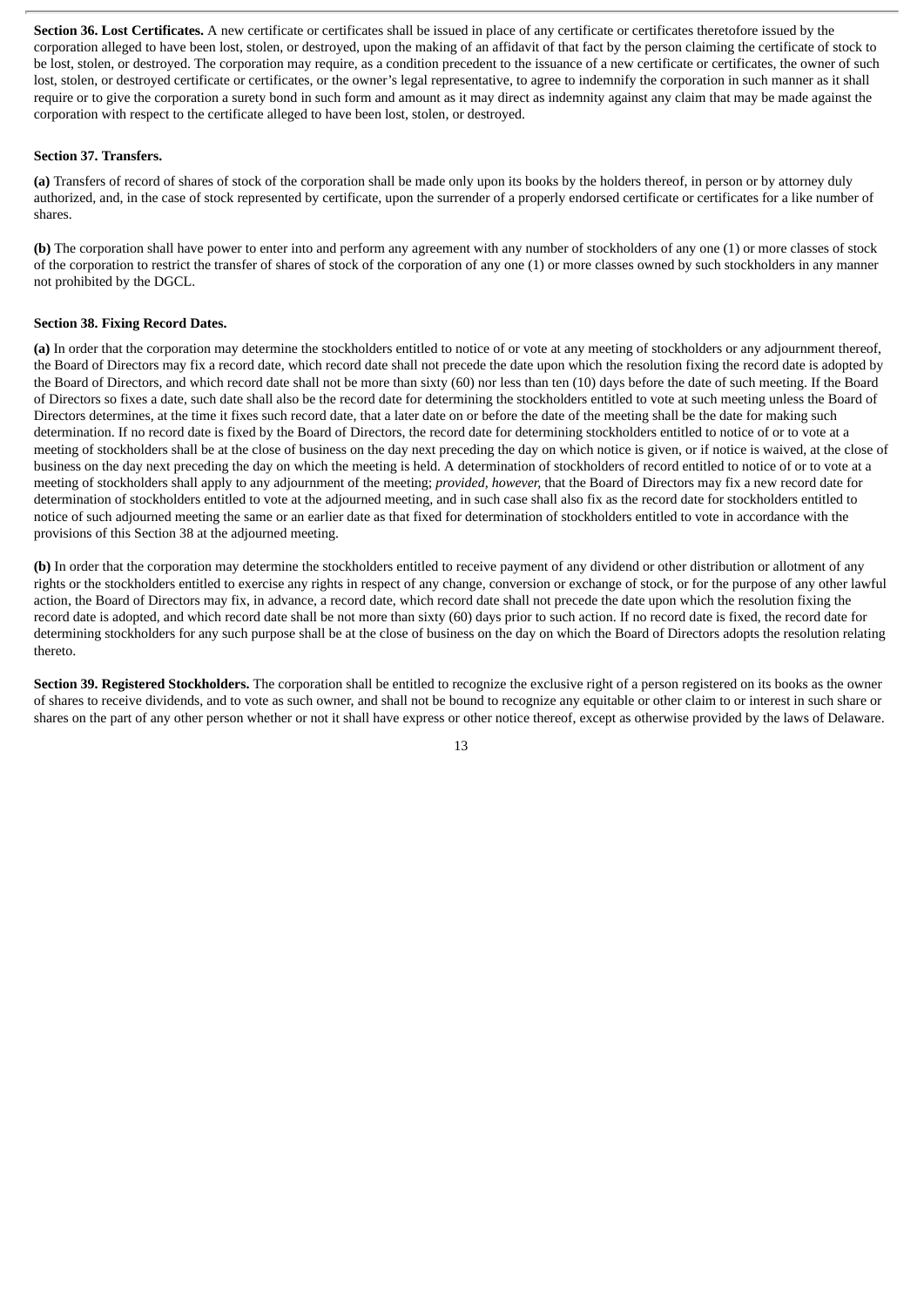#### **ARTICLE VIII OTHER SECURITIES OF THE CORPORATION**

**Section 40. Execution of Other Securities.** All bonds, debentures and other corporate securities of the corporation, other than stock certificates (covered in Section 35), may be signed by the Chairman of the Board of Directors, the President or any Vice President, or such other person as may be authorized by the Board of Directors, and the corporate seal impressed thereon or a facsimile of such seal imprinted thereon and attested by the signature of the Secretary or an Assistant Secretary, or the Chief Financial Officer or Treasurer or an Assistant Treasurer; *provided, however,* that where any such bond, debenture or other corporate security shall be authenticated by the manual signature, or where permissible facsimile signature, of a trustee under an indenture pursuant to which such bond, debenture or other corporate security shall be issued, the signatures of the persons signing and attesting the corporate seal on such bond, debenture or other corporate security may be the imprinted facsimile of the signatures of such persons. Interest coupons appertaining to any such bond, debenture or other corporate security, authenticated by a trustee as aforesaid, shall be signed by the Treasurer or an Assistant Treasurer of the corporation or such other person as may be authorized by the Board of Directors, or bear imprinted thereon the facsimile signature of such person. In case any officer who shall have signed or attested any bond, debenture or other corporate security, or whose facsimile signature shall appear thereon or on any such interest coupon, shall have ceased to be such officer before the bond, debenture or other corporate security so signed or attested shall have been delivered, such bond, debenture or other corporate security nevertheless may be adopted by the corporation and issued and delivered as though the person who signed the same or whose facsimile signature shall have been used thereon had not ceased to be such officer of the corporation.

#### **ARTICLE IX DIVIDENDS**

**Section 41. Declaration of Dividends**. Dividends upon the capital stock of the corporation, subject to the provisions of the Certificate of Incorporation and applicable law, if any, may be declared by the Board of Directors pursuant to law at any regular or special meeting. Dividends may be paid in cash, in property, or in shares of the capital stock, subject to the provisions of the Certificate of Incorporation and applicable law.

**Section 42. Dividend Reserve.** Before payment of any dividend, there may be set aside out of any funds of the corporation available for dividends such sum or sums as the Board of Directors from time to time, in their absolute discretion, think proper as a reserve or reserves to meet contingencies, or for equalizing dividends, or for repairing or maintaining any property of the corporation, or for such other purpose as the Board of Directors shall think conducive to the interests of the corporation, and the Board of Directors may modify or abolish any such reserve in the manner in which it was created.

# **ARTICLE X FISCAL YEAR**

**Section 43. Fiscal Year.** The fiscal year of the corporation may be fixed by resolution of the Board of Directors. In the absence of such resolution, the fiscal year of the corporation shall end on December 31 of each year.

#### **ARTICLE XI INDEMNIFICATION**

**Section 44. Definitions.** For purposes of this Article XI:

**(a)** "Corporate Status" describes the status of a person who is serving or has served (i) as a Director of the corporation, (ii) as an Officer of the corporation, (iii) as a Non-Officer Employee of the corporation, or (iv) as a director, partner, trustee, officer, employee or agent of any other corporation, partnership, limited liability company, joint venture, trust, employee benefit plan, foundation, association, organization or other legal entity which such person is or was serving at the request of the corporation. For purposes of this Section 44(a), a Director, Officer or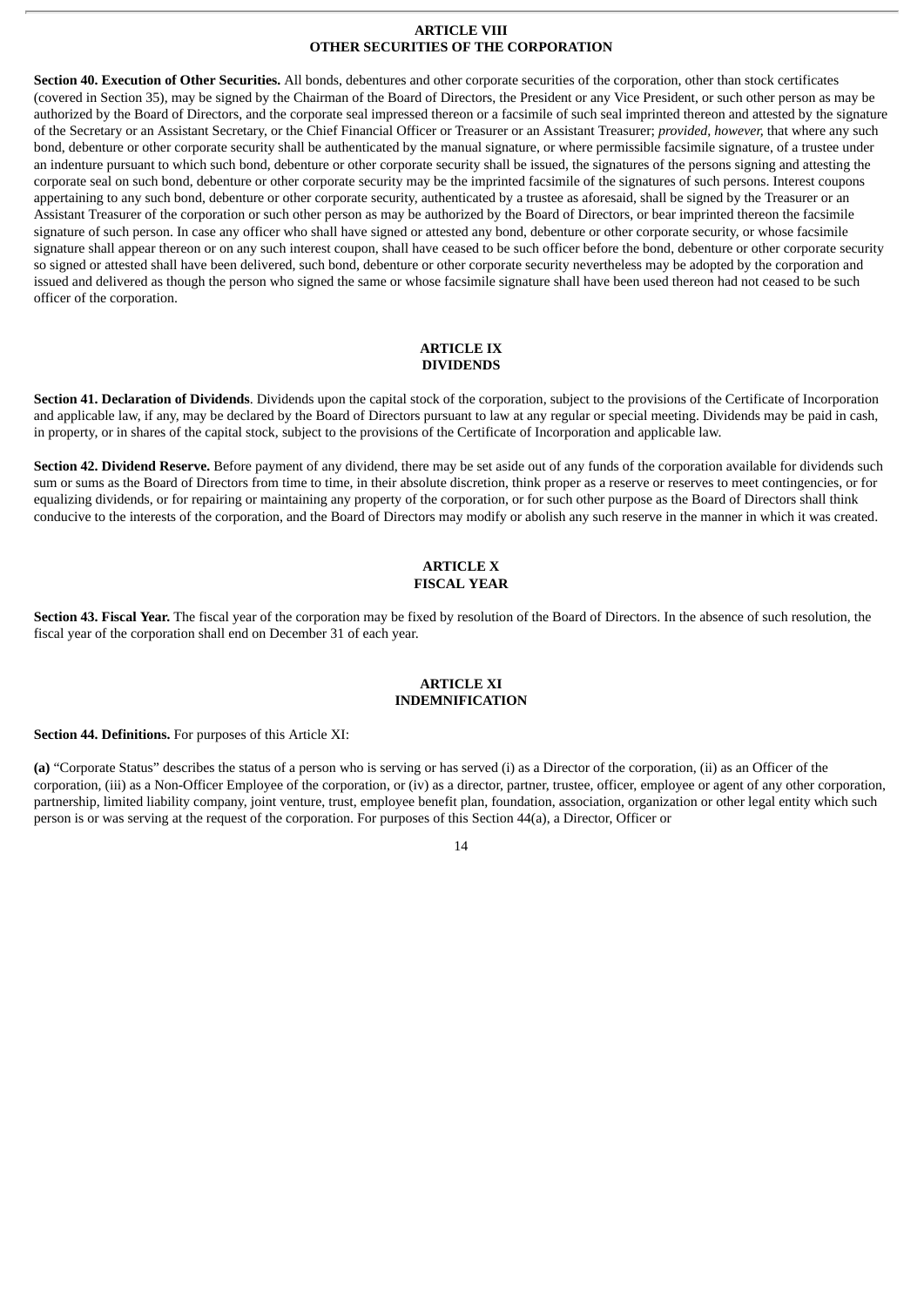Non-Officer Employee of the corporation who is serving or has served as a director, partner, trustee, officer, employee or agent of a Subsidiary shall be deemed to be serving at the request of the corporation. Notwithstanding the foregoing, "Corporate Status" shall not include the status of a person who is serving or has served as a director, officer, employee or agent of a constituent corporation absorbed in a merger or consolidation transaction with the corporation with respect to such person's activities prior to said transaction, unless specifically authorized by the Board of Directors or the stockholders of the corporation;

**(b)** "Director" means any person who serves or has served the corporation as a director on the Board of Directors of the corporation;

**(c)** "Disinterested Director" means, with respect to each Proceeding in respect of which indemnification is sought hereunder, a Director of the corporation who is not and was not a party to such Proceeding;

**(d)** "DGCL" means the General Corporation Law of the State of Delaware.

**(e)** "Expenses" means all attorneys' fees, retainers, court costs, transcript costs, fees of expert witnesses, private investigators and professional advisors (including, without limitation, accountants and investment bankers), travel expenses, duplicating costs, printing and binding costs, costs of preparation of demonstrative evidence and other courtroom presentation aids and devices, costs incurred in connection with document review, organization, imaging and computerization, telephone charges, postage, delivery service fees, and all other disbursements, costs or expenses of the type customarily incurred in connection with prosecuting, defending, preparing to prosecute or defend, investigating, being or preparing to be a witness in, settling or otherwise participating in, a Proceeding;

**(f)** "Liabilities" means judgments, damages, liabilities, losses, penalties, excise taxes, fines and amounts paid in settlement;

**(g)** "Non-Officer Employee" means any person who serves or has served as an employee or agent of the corporation, but who is not or was not a Director or Officer;

**(h)** "Officer" means any person who serves or has served the corporation as an officer of the corporation appointed by the Board of Directors of the corporation;

**(i)** "Proceeding" means any threatened, pending or completed action, suit, arbitration, alternate dispute resolution mechanism, inquiry, investigation, administrative hearing or other proceeding, whether civil, criminal, administrative, arbitrative or investigative; and

**(j)** "Subsidiary" shall mean any corporation, partnership, limited liability company, joint venture, trust or other entity of which the corporation owns (either directly or through or together with another Subsidiary of the corporation) either (i) a general partner, managing member or other similar interest or (ii) (A) fifty percent (50%) or more of the voting power of the voting capital equity interests of such corporation, partnership, limited liability company, joint venture or other entity, or (B) fifty percent (50%) or more of the outstanding voting capital stock or other voting equity interests of such corporation, partnership, limited liability company, joint venture or other entity.

#### **Section 45. Indemnification of Directors and Officers.**

**(a)** Subject to the operation of Section 47 of this Article XI of these By-laws, each Director and Officer shall be indemnified and held harmless by the corporation to the fullest extent authorized by the DGCL, as the same exists or may hereafter be amended (but, in the case of any such amendment, only to the extent that such amendment permits the corporation to provide broader indemnification rights than such law permitted the corporation to provide prior to such amendment), and to the extent authorized in this Section 45.

**(1)** Actions, Suits and Proceedings Other than By or In the Right of the corporation. Each Director and Officer shall be indemnified and held harmless by the corporation against any and all Expenses and Liabilities that are incurred or paid by such Director or Officer or on such Director's or Officer's behalf in connection with any Proceeding or any claim, issue or matter therein (other than an action by or in the right of the corporation), which such Director or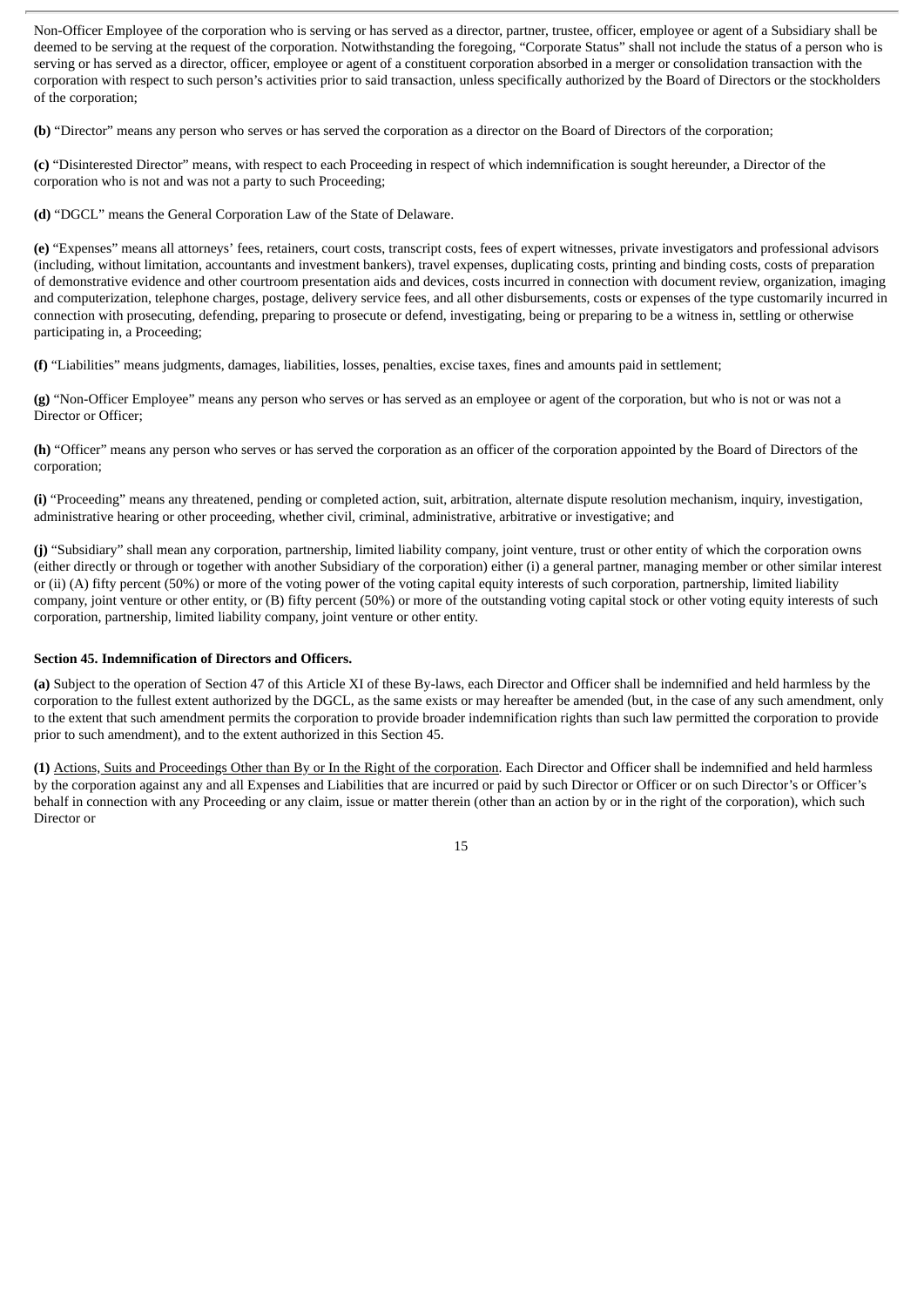Officer is, or is threatened to be made, a party to or participant in by reason of such Director's or Officer's Corporate Status, if such Director or Officer acted in good faith and in a manner such Director or Officer reasonably believed to be in or not opposed to the best interests of the corporation and, with respect to any criminal proceeding, had no reasonable cause to believe his or her conduct was unlawful.

**(2)** Actions, Suits and Proceedings By or In the Right of the corporation. Each Director and Officer shall be indemnified and held harmless by the corporation against any and all Expenses that are incurred by such Director or Officer or on such Director's or Officer's behalf in connection with any Proceeding or any claim, issue or matter therein by or in the right of the corporation, which such Director or Officer is, or is threatened to be made, a party to or participant in by reason of such Director's or Officer's Corporate Status, if such Director or Officer acted in good faith and in a manner such Director or Officer reasonably believed to be in or not opposed to the best interests of the corporation; *provided, however*, that no indemnification shall be made under this Section 45(a)(2) in respect of any claim, issue or matter as to which such Director or Officer shall have been finally adjudged by a court of competent jurisdiction to be liable to the corporation, unless, and only to the extent that, the Court of Chancery or another court in which such Proceeding was brought shall determine upon application that, despite adjudication of liability, but in view of all the circumstances of the case, such Director or Officer is fairly and reasonably entitled to indemnification for such Expenses that such court deems proper.

**(3)** Survival of Rights. The rights of indemnification provided by this Section 45 shall continue as to a Director or Officer after he or she has ceased to be a Director or Officer and shall inure to the benefit of his or her heirs, executors, administrators and personal representatives.

**(4)** Actions by Directors or Officers. Notwithstanding the foregoing, the corporation shall indemnify any Director or Officer seeking indemnification in connection with a Proceeding initiated by such Director or Officer only if such Proceeding (including any parts of such Proceeding not initiated by such Director or Officer) was authorized in advance by the Board of Directors of the corporation, unless such Proceeding was brought to enforce such Officer's or Director's rights to indemnification or, in the case of Directors, advancement of Expenses under these By-laws in accordance with the provisions set forth herein.

**Section 46. Indemnification of Non-Officer Employees**. Subject to the operation of Section 47 of this Article XI of these By-laws, each Non-Officer Employee may, in the discretion of the Board of Directors of the corporation, be indemnified by the corporation to the fullest extent authorized by the DGCL, as the same exists or may hereafter be amended, against any or all Expenses and Liabilities that are incurred by such Non-Officer Employee or on such Non-Officer Employee's behalf in connection with any threatened, pending or completed Proceeding, or any claim, issue or matter therein, which such Non-Officer Employee is, or is threatened to be made, a party to or participant in by reason of such Non-Officer Employee's Corporate Status, if such Non-Officer Employee acted in good faith and in a manner such Non-Officer Employee reasonably believed to be in or not opposed to the best interests of the corporation and, with respect to any criminal proceeding, had no reasonable cause to believe his or her conduct was unlawful. The rights of indemnification provided by this Section 46 shall exist as to a Non-Officer Employee after he or she has ceased to be a Non-Officer Employee and shall inure to the benefit of his or her heirs, personal representatives, executors and administrators. Notwithstanding the foregoing, the corporation may indemnify any Non-Officer Employee seeking indemnification in connection with a Proceeding initiated by such Non-Officer Employee only if such Proceeding was authorized in advance by the Board of Directors of the corporation.

**Section 47. Determination.** Unless otherwise ordered by a court, no indemnification shall be provided pursuant to this Article XI to a Director, to an Officer or to a Non-Officer Employee unless a determination shall have been made that such person acted in good faith and in a manner such person reasonably believed to be in or not opposed to the best interests of the corporation and, with respect to any criminal Proceeding, such person had no reasonable cause to believe his or her conduct was unlawful. Such determination shall be made by (a) a majority vote of the Disinterested Directors, even though less than a quorum of the Board of Directors, (b) a committee comprised of Disinterested Directors, such committee having been designated by a majority vote of the Disinterested Directors (even though less than a quorum), (c) if there are no such Disinterested Directors, or if a majority of Disinterested Directors so directs, by independent legal counsel in a written opinion, or (d) by the stockholders of the corporation.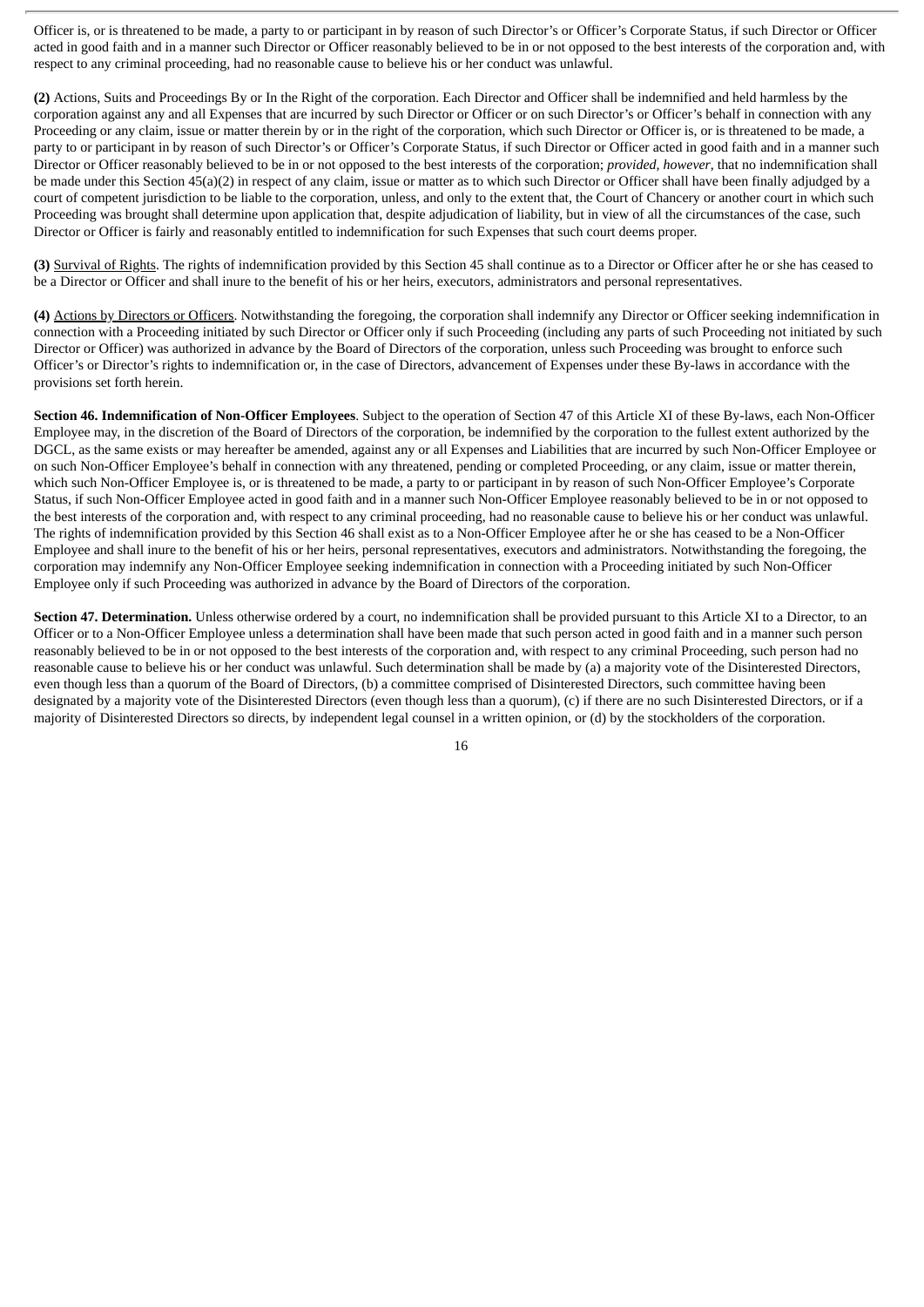#### **Section 48. Advancement of Expenses to Directors Prior to Final Disposition.**

**(a)** The corporation shall advance all Expenses incurred by or on behalf of any Director or Officer in connection with any Proceeding in which such Director or Officer is involved by reason of his or her Corporate Status within thirty (30) days after the receipt by the corporation of a written statement from such Director or Officer requesting such advance or advances from time to time, whether prior to or after final disposition of such Proceeding. Such statement or statements shall reasonably evidence the Expenses incurred by such Director or Officer and shall be preceded or accompanied by an undertaking by or on behalf of such Director or Officer to repay any Expenses so advanced if it shall ultimately be determined that such he or she is not entitled to be indemnified against such Expenses. Notwithstanding the foregoing, (i) the corporation shall advance Expenses incurred by or on behalf of any Director or Officer seeking advancement of expenses hereunder in connection with a Proceeding initiated by such Director or Officer only if such Proceeding (including any parts of such Proceeding not initiated by such Director or Officer) was (A) authorized by the Board of Directors of the corporation, or (B) brought to enforce such Director's or Officer's rights to indemnification or advancement of Expenses under these Bylaws and (ii) no such advancement of Expenses shall be made if it is determined by (A) a majority vote of the Disinterested Directors, even though less than a quorum of the Board of Directors or (B) a committee comprised of Disinterested Directors, such committee having been designated by a majority vote of the Disinterested Directors (even though less than a quorum), that (I) the Director or Officer requesting the advancement of Expenses did not act in good faith and in a manner he or she reasonably believed to be in, or not opposed to, the best interests of the Corporation, or (ii) with respect to any criminal action or proceeding, the Director or Officer requesting the advancement of Expenses had reasonable cause to believe his or her conduct was unlawful.

**(b)** If a claim for advancement of Expenses hereunder by a Director or Officer is not paid in full by the corporation within thirty (30) days after receipt by the corporation of documentation of Expenses and the required undertaking, such Director or Officer may at any time thereafter bring suit against the corporation to recover the unpaid amount of the claim and if successful in whole or in part, such Director or Officer shall also be entitled to be paid the expenses of prosecuting such claim. The failure of the corporation (including its Board of Directors or any committee thereof, independent legal counsel, or stockholders) to make a determination concerning the permissibility of such advancement of Expenses under this Article XI shall not be a defense to an action brought by a Director or Officer for recovery of the unpaid amount of an advancement claim and shall not create a presumption that such advancement is not permissible. The burden of proving that a Director or Officer is not entitled to an advancement of expenses shall be on the corporation.

**(c)** In any suit brought by the corporation to recover an advancement of expenses pursuant to the terms of an undertaking, the corporation shall be entitled to recover such expenses upon a final adjudication that the Director or Officer has not met any applicable standard for indemnification set forth in the DGCL.

#### **Section 49. Advancement of Expenses to Officers and Non-Officer Employees Prior to Final Disposition.**

**(a)** The corporation may, at the discretion of the Board of Directors of the corporation, advance any or all Expenses incurred by or on behalf of any Non-Officer Employee in connection with any Proceeding in which such person is involved by reason of his or her Corporate Status as a Non-Officer Employee upon the receipt by the corporation of a statement or statements from such Non-Officer Employee requesting such advance or advances from time to time, whether prior to or after final disposition of such Proceeding. Such statement or statements shall reasonably evidence the Expenses incurred by such Non-Officer Employee and shall be preceded or accompanied by an undertaking by or on behalf of such person to repay any Expenses so advanced if it shall ultimately be determined that such Non-Officer Employee is not entitled to be indemnified against such Expenses.

**(b)** In any suit brought by the corporation to recover an advancement of expenses pursuant to the terms of an undertaking, the corporation shall be entitled to recover such expenses upon a final adjudication that the Non-Officer Employee has not met any applicable standard for indemnification set forth in the DGCL.

## **Section 50. Contractual Nature of Rights.**

**(a)** The provisions of this Article XI shall be deemed to be a contract between the corporation and each Director and Officer entitled to the benefits hereof at any time while this Article XI is in effect, in consideration of such person's past or current and any future performance of services for the corporation. Neither amendment, repeal or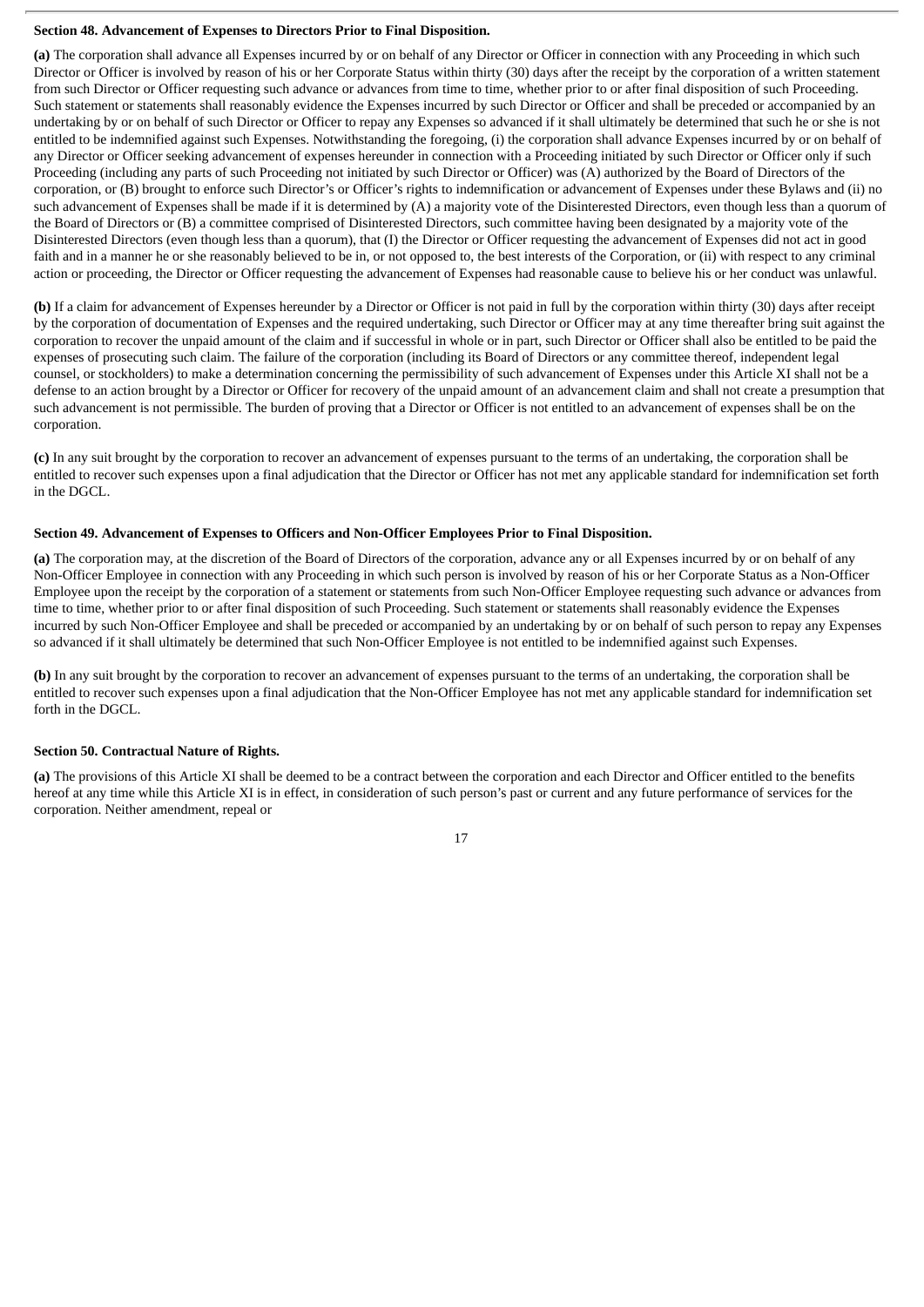modification of any provision of this Article XI nor the adoption of any provision of the Certificate of Incorporation inconsistent with this Article XI shall eliminate or reduce any right conferred by this Article XI in respect of any act or omission occurring, or any cause of action or claim that accrues or arises or any state of facts existing, at the time of or before such amendment, repeal, modification or adoption of an inconsistent provision (even in the case of a proceeding based on such a state of facts that is commenced after such time), and all rights to indemnification and advancement of Expenses granted herein or arising out of any act or omission shall vest at the time of the act or omission in question, regardless of when or if any proceeding with respect to such act or omission is commenced. The rights to indemnification and to advancement of expenses provided by, or granted pursuant to, this Article XI shall continue notwithstanding that the person has ceased to be a director or officer of the corporation and shall inure to the benefit of the estate, heirs, executors, administrators, legatees and distributes of such person.

**(b)** If a claim for indemnification hereunder by a Director or Officer is not paid in full by the corporation within sixty (60) days after receipt by the corporation of a written claim for indemnification, such Director or Officer may at any time thereafter bring suit against the corporation to recover the unpaid amount of the claim, and if successful in whole or in part, such Director or Officer shall also be entitled to be paid the expenses of prosecuting such claim. The failure of the corporation (including its Board of Directors or any committee thereof, independent legal counsel, or stockholders) to make a determination concerning the permissibility of such indemnification under this Article XI shall not be a defense to an action brought by a Director or Officer for recovery of the unpaid amount of an indemnification claim and shall not create a presumption that such indemnification is not permissible. The burden of proving that a Director or Officer is not entitled to indemnification shall be on the corporation.

**(c)** In any suit brought by a Director or Officer to enforce a right to indemnification hereunder, it shall be a defense that such Director or Officer has not met any applicable standard for indemnification set forth in the DGCL.

**Section 51. Non-Exclusivity of Rights.** The rights to indemnification and to advancement of Expenses set forth in this Article XI shall not be exclusive of any other right which any Director, Officer, or Non-Officer Employee may have or hereafter acquire under any statute, provision of the Certificate or these By-laws, agreement, vote of stockholders or Disinterested Directors or otherwise.

**Section 52. Insurance.** The corporation may maintain insurance, at its expense, to protect itself and any Director, Officer or Non-Officer Employee against any liability of any character asserted against or incurred by the corporation or any such Director, Officer or Non-Officer Employee, or arising out of any such person's Corporate Status, whether or not the corporation would have the power to indemnify such person against such liability under the DGCL or the provisions of this Article XI.

**Section 53. Other Indemnification.** The corporation's obligation, if any, to indemnify or provide advancement of Expenses to any person under this Article XI as a result of such person serving, at the request of the corporation, as a director, partner, trustee, officer, employee or agent of another corporation, partnership, joint venture, trust, employee benefit plan or other enterprise shall be reduced by any amount such person may collect as indemnification or advancement of Expenses from such other corporation, partnership, joint venture, trust, employee benefit plan or enterprise (the "Primary Indemnitor"). Any indemnification or advancement of Expenses under this Article XI owed by the corporation as a result of a person serving, at the request of the corporation, as a director, partner, trustee, officer, employee or agent of another corporation, partnership, joint venture, trust, employee benefit plan or other enterprise shall only be in excess of, and shall be secondary to, the indemnification or advancement of Expenses available from the applicable Primary Indemnitor(s) and any applicable insurance policies.

#### **ARTICLE XII NOTICES**

#### **Section 54. Notices.**

**(a) Notice to Stockholders.** Written notice to stockholders of stockholder meetings shall be given as provided in Section 7 herein. Without limiting the manner by which notice may otherwise be given effectively to stockholders under any agreement or contract with such stockholder, and except as otherwise required by law, written notice to stockholders for purposes other than stockholder meetings may be sent by US mail or nationally recognized overnight courier, or by facsimile, telegraph or telex or by electronic mail, electronic transmission, or other electronic means.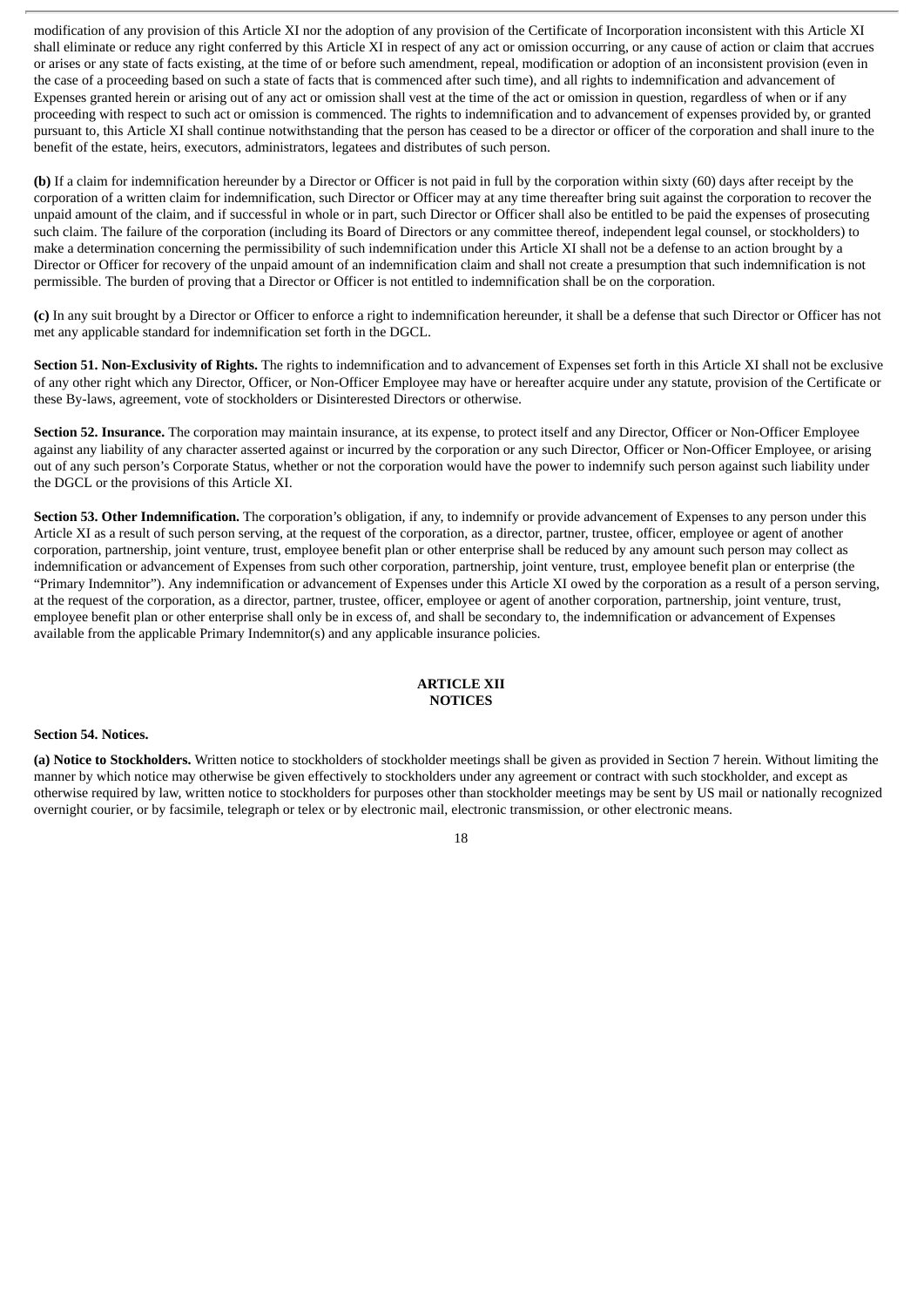**(b) Notice to Directors.** Any notice required to be given to any director may be given by the method stated in subsection (a), as otherwise provided in these Bylaws, or by overnight delivery service, facsimile, telex or telegram, except that such notice other than one that is delivered personally shall be sent to such address as such director shall have filed in writing with the Secretary, or, in the absence of such filing, to the last known post office address of such director.

**(c) Affidavit of Mailing.** An affidavit of mailing, executed by a duly authorized and competent employee of the corporation or its transfer agent appointed with respect to the class of stock affected, or other agent, specifying the name and address or the names and addresses of the stockholder or stockholders, or director or directors, to whom any such notice or notices was or were given, and the time and method of giving the same, shall in the absence of fraud, be prima facie evidence of the facts therein contained.

**(d) Methods of Notice.** It shall not be necessary that the same method of giving notice be employed in respect of all recipients of notice, but one permissible method may be employed in respect of any one or more, and any other permissible method or methods may be employed in respect of any other or others.

**(e) Notice to Person with whom Communication Is Unlawful.** Whenever notice is required to be given, under any provision of law or of the Certificate of Incorporation or Bylaws of the corporation, to any person with whom communication is unlawful, the giving of such notice to such person shall not be required and there shall be no duty to apply to any governmental authority or agency for a license or permit to give such notice to such person. Any action or meeting that shall be taken or held without notice to any such person with whom communication is unlawful shall have the same force and effect as if such notice had been duly given. In the event that the action taken by the corporation is such as to require the filing of a certificate under any provision of the DGCL, the certificate shall state, if such is the fact and if notice is required, that notice was given to all persons entitled to receive notice except such persons with whom communication is unlawful.

**(f) Notice to Stockholders Sharing an Address.** Except as otherwise prohibited under DGCL, any notice given under the provisions of DGCL, the Certificate of Incorporation or these Bylaws shall be effective if given by a single written notice to stockholders who share an address if consented to by the stockholders at that address to whom such notice is given. Such consent shall have been deemed to have been given if such stockholder fails to object in writing to the corporation within sixty (60) days of having been given notice by the corporation of its intention to send the single notice. Any consent shall be revocable by the stockholder by written notice to the corporation.

# **ARTICLE XIII AMENDMENTS**

**Section 55. Amendments.** Subject to the limitations set forth in Section 50(a) of these Bylaws or the provisions of the Certificate of Incorporation, the Board of Directors is expressly empowered to adopt, amend or repeal the Bylaws of the corporation. Any adoption, amendment or repeal of the Bylaws of the corporation by the Board of Directors shall require the approval of a majority of the authorized number of directors. The stockholders also shall have power to adopt, amend or repeal the Bylaws of the corporation; *provided, however,* that, in addition to any vote of the holders of any class or series of stock of the corporation required by law or by the Certificate of Incorporation, such action by stockholders shall require the affirmative vote of the holders of at least sixty-six and two-thirds percent (66-2/3%) of the voting power of all of the then-outstanding shares of the capital stock of the corporation entitled to vote generally in the election of directors, voting together as a single class.